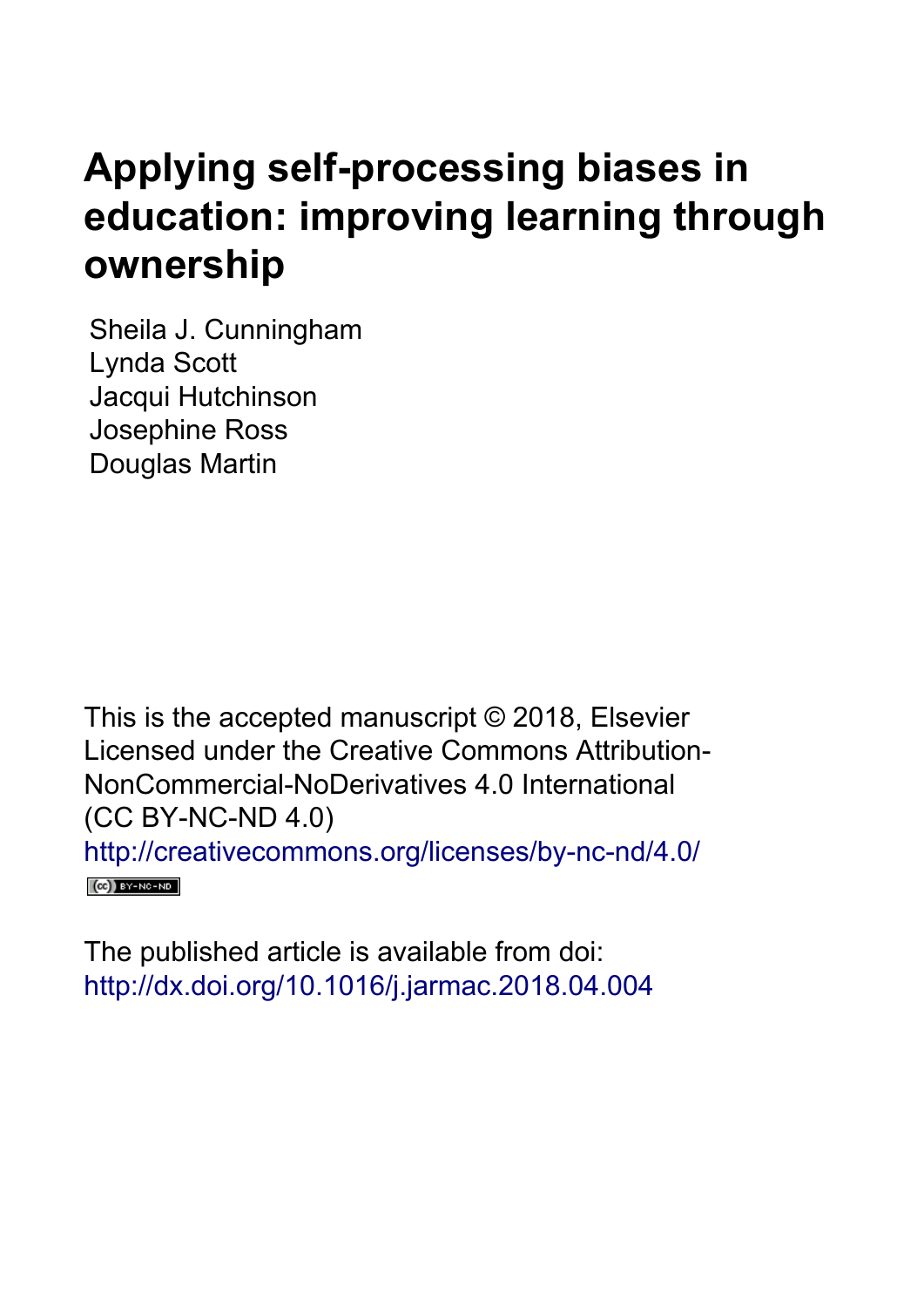## RUNNING HEAD: IMPROVING LEARNING THROUGH OWNERSHIP

## **Applying self-processing biases in education:**

# **Improving learning through ownership**

Sheila J. Cunningham<sup>1</sup>, Lynda Scott<sup>1</sup>, Jacqui Hutchison<sup>1.2</sup>, Josephine Ross<sup>3</sup> and Douglas

Martin<sup>2</sup>

1 Division of Psychology, Abertay University

2 School of Psychology, University of Aberdeen

3 Psychology, School of Social Sciences, University of Dundee

Address for correspondence: Sheila Cunningham Division of Psychology School of Social and Health Sciences Abertay University Bell Street Dundee DD1 1HG email: s.cunningham@abertay.ac.uk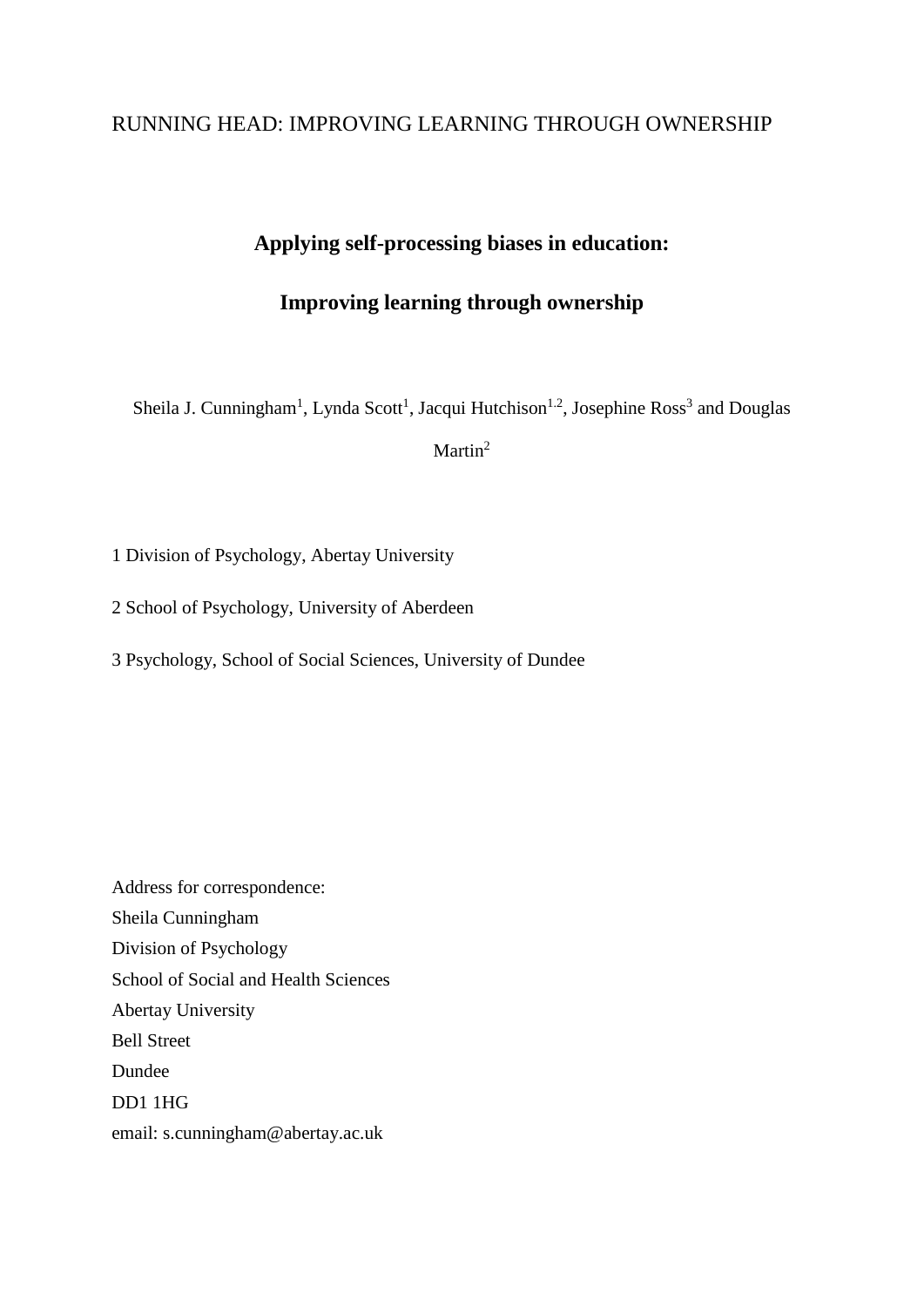#### **Abstract**

Accepting ownership of an item is an effective way of associating it with self, evoking self-processing biases that enhance memory. This memory advantage occurs even in ownership games, where items are arbitrarily divided between participants to temporarily 'own'. The current study tested the educational applications of ownership games across two experiments. In Experiment 1, 7 to 9-year-old children were asked to choose three novel, labelled shapes from an array of nine. The experimenter chose three shapes and three remained 'un-owned'. A subsequent free-recall test showed that children reliably learned more self-owned than otherowned or un-owned shapes. Experiment 2 replicated this finding for shapes that were assigned to owners rather than chosen, and showed that ownership enhanced memory more effectively than a control game with no ownership manipulation. Together, these experiments show that ownership games can evoke self-processing biases in children's memory, enhancing learning. Implications for education strategies are discussed.

**Keywords:** self, ownership, choice, learning, memory, education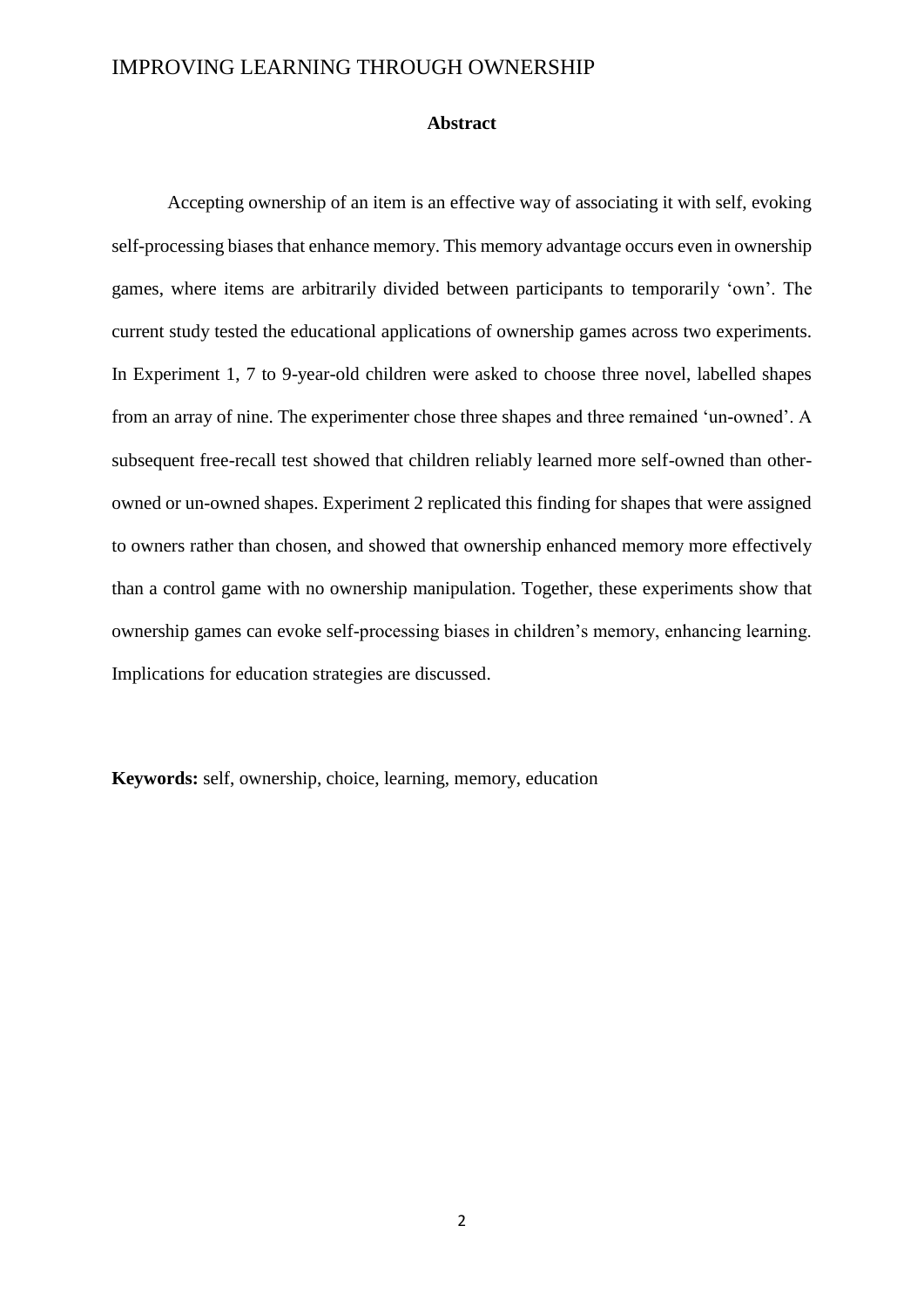Research suggests that linking items with the self reliably improves memory for these items (Rogers, Kuiper, & Kirker, 1977; Symons & Johnston, 1997). For example, one's own possessions and experiences relating to oneself are better remembered than those associated with others. This 'self-reference effect' (SRE) on memory is a culmination of multiple selfprocessing biases, from facilitated perception and attention, to higher-order elaboration and organisation (Humphreys & Sui, 2015; Klein & Loftus, 1988). The prioritized processing of self-related information ensures that self-referencing is a robust and reliable memory enhancer, which could therefore be usefully applied in an educational context. The current inquiry investigates the efficacy of this approach through the development of a novel selfreferent learning task.

The potential value of self-referencing in educational contexts has been demonstrated by a small number of extant studies which show that modifying educational materials to include self-referent cues can be effective. These studies have included first-person pronouns or students' own names in materials, facilitating processing by evoking the attentional and mnemonic benefits of self-referencing (D'Ailly, Simpson & MacKinnon, 1997; Moreno & Mayer, 2000; Sinatra, Sims, & Sottilare, 2014; Turk, Gillespie-Smith, McGowan, Havard, Conway, Krigolson, & Cunningham, 2015). For example, Turk et al. (2015) tested 7- to 9 year-old children's ability to accurately learn the spelling of novel (Experiment 1) and familiar (Experiment 2) words by practising the spellings in a self-referent or other-referent task. In the self-referent task, the children were asked to write sentences about themselves using the to-be-learned word, whereas the other-referent task required another character to be the subject of the sentence. Spelling test performance showed that the children benefitted from a significant learning boost in the self-referent condition, with mean scores up to 20% higher than in the other-referent condition. They also wrote significantly longer sentence during the practice, showing an increase in sustained attention to the task. This study provides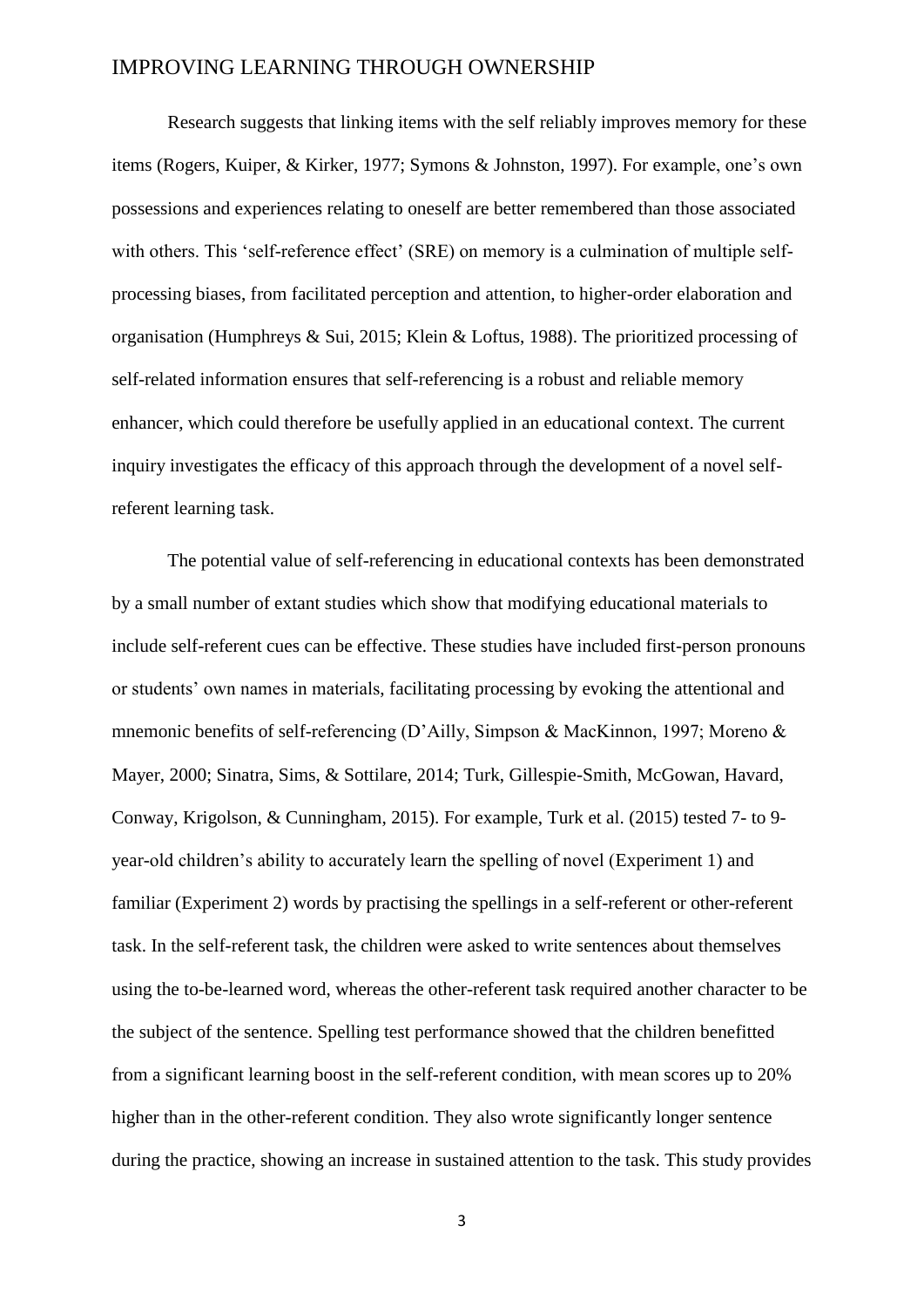evidence that the SRE can be usefully applied in the classroom, supporting children's learning by increasing attention and memorial support.

Turk et al.'s study demonstrated that the self-referencing during the consolidation of new, to-be-remembered information can enhance children's memory. This manipulation shares features with the wider 'personalization' literature, in which it has been robustly demonstrated that modifying materials to match children's interests can be a highly effective strategy for increasing learning and engagement (see Cordova & Lepper, 1996; Sadoski, Goetz, & Rodriguez, 2000). Including a child's own name may be an extreme form of personalization, hence its effectiveness. However, problematically for educational practice, personalization paradigms as a whole are limited because incorporating specific names or interests is an intervention that cannot be applied to the majority of classroom learning tasks such as non-verbal items or group learning. They are also typically dependent on the ability of the individual to generate self-referent associations (e.g. producing a sentence involving self and to-be-remembered stimuli), and therefore may be constrained by age or ability. In the current study, we sought to test the efficacy of an alternative, more adaptable method of creating self-item associations: ownership. Although rich in terms of the encoding conditions generated, ownership is also one of the simplest ways to create an association between self and to-be-remembered information (Beggan, 1992; Belk, 1988). From as early as 2 years, children use possessive pronouns in spontaneous conversations with their peers (Hay, 2006), and can differentiate between objects on the basis of ownership, even when the item-person association is novel (Fasig, 2000).

The memorial effects of ownership were first demonstrated by Cunningham, Turk, MacDonald, and Macrae (2008), who asked pairs of participants to sort cards depicting shopping items into 'self-owned' and 'other-owned' baskets, on the basis of a color cue. A recognition memory test revealed a consistent advantage for items 'owned' by self, even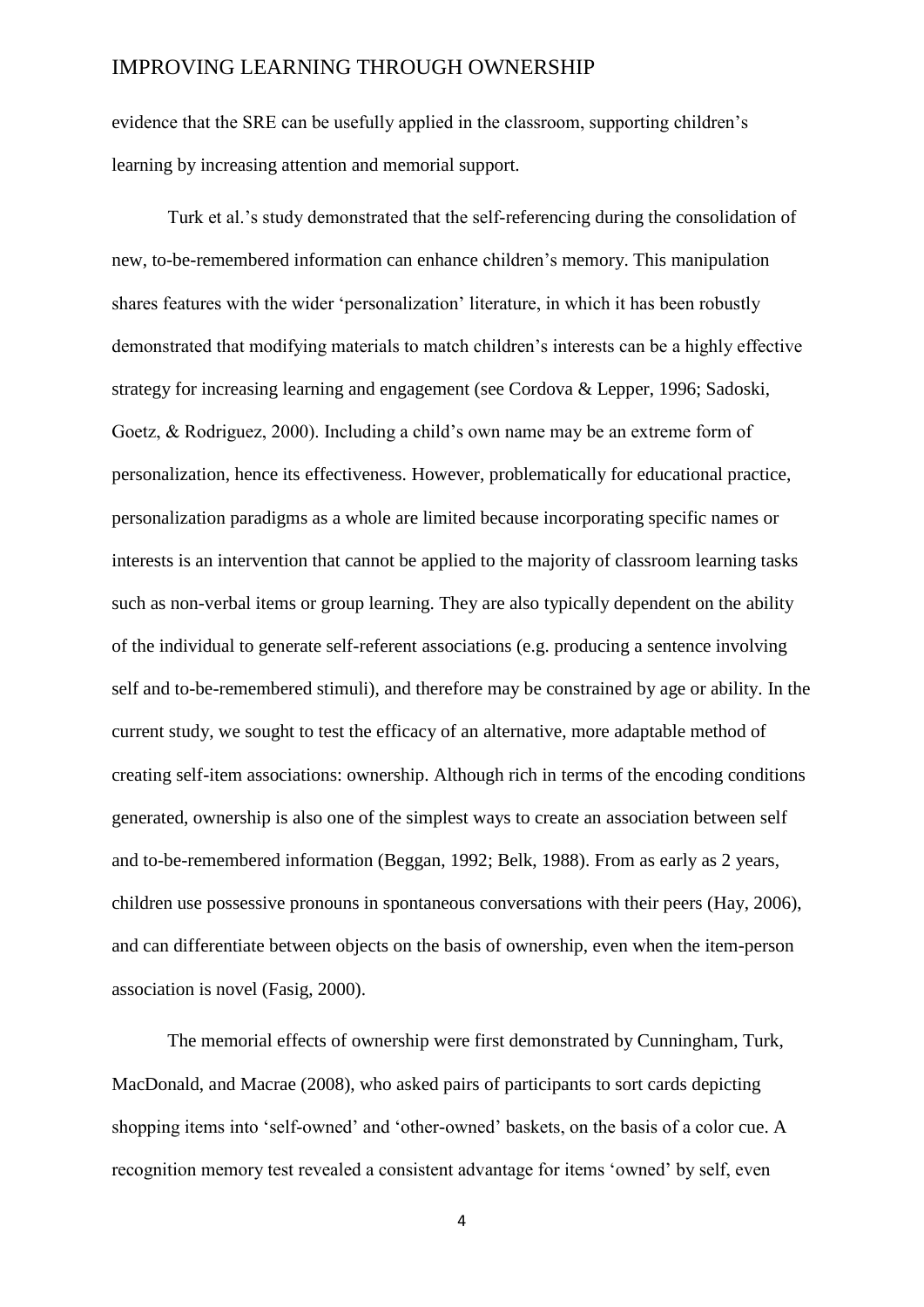though this ownership was purely hypothetical, temporary and arbitrary. Importantly, this effect was not driven by acting on the objects (i.e., moving them into baskets) as action was independent of ownership and did not impact on item memory; rather the sense of personal relevance of the object at encoding seemed sufficient to enhance memory. Using this simple sorting paradigm, the ownership effect on memory has since been shown to emerge early in childhood (Cunningham, Vergunst, Brebner & Turk, 2013; Ross, Anderson, & Campbell, 2011) and be reliable across the lifespan (Hamani, Serbun, & Gutchess, 2011).

There are a number of cognitive mechanisms that underlie the enhanced encoding of self-referent stimuli such as self-owned items, part of a functional system that ensures information of potential importance to self is not lost (Cunningham, 2016; Cunningham, Brady-Van den Bos, Gill, & Turk, 2013; Humphreys & Sui, 2016). One is the extensive and accessible self-knowledge framework, which enables elaborate and organised storage of selfreferent representations, relative to those linked to other people (Klein & Kihlstrom, 1986; Klein & Loftus, 1988; Symons & Johnston, 1997). In addition, stimuli that are associated with self evoke cognitive biases that enhance encoding, particularly attention (Humphreys  $\&$ Sui, 2015). There is widespread evidence for attentional grab by self-referent stimuli such as one's own name and face (Bargh, 1982; Brédart, Delchambre, & Laureys, 2006; Cherry, 1953; Humphreys & Sui, 2016; Tong & Nakayama, 1999), and this pattern extends to owned objects (e.g., Gray, Ambady, Lowenthal, & Deldin, 2004; Turk, van Bussel, Brebner, Toma, Krigolson, & Handy, 2011; Turk, van Bussel, Waiter, & Macrae, 2011). Demonstrating this effect, Turk, van Bussel, Brebner, et al. (2011) showed that ERPs associated with attentional focus differed when stimuli were cued as being self-owned vs. other-owned. Self-owned items were subject to both narrowed visuo-spatial attention indicated by a reduction in P1 response to peripheral stimuli, and increased executive attention shown by greater P300 response. The ownership effect on memory is therefore likely to arise as a result of multiple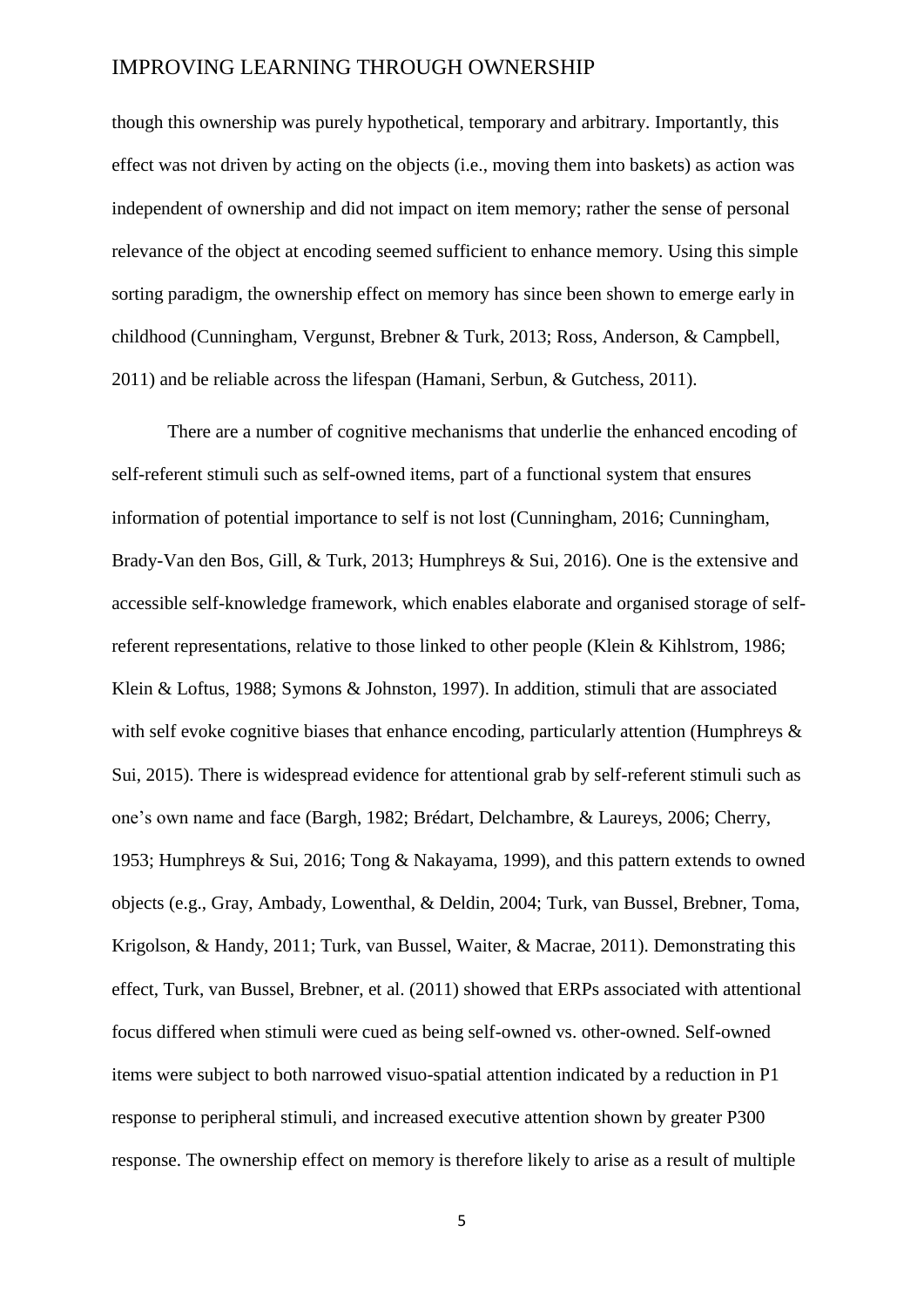processing biases, including both support by stored knowledge and increased attention, which maintain the reliability of the effect on memory and learning.

Interestingly, the level of self involvement with a stimulus can influence the magnitude of the SRE. Cunningham, Van den Bos and Turk (2011) adapted the ownership paradigm to allow participants to choose which items were to be assigned to self and which would be given to the other participant. In an initial experiment, they found that people were better at remembering self-chosen, self-owned items than they were at remembering selfowned items that were assigned to them by someone else. This was not due to any productspecific preference – a second and third experiment found that when participants believed that the objects were assigned on the basis of their own number choices, this 'illusion of choosing' (Cloutier & Macrae, 2008) produced exactly the same pattern of memory performance: self involvement (choosing) exacerbated the ownership effect. This implies that choosing an item for self produces particularly strong ownership effects. The effect was not found when participants chose items for other people and was weakened when participants did not choose items for themselves. The strongest ownership effects may therefore be driven by the combination of self-reference and choice. Notably, these conditions offer the closest parallel to ownership in the real world, where we primarily chose items and actions for ourselves. Indeed, when making decisions for self, ownership might be considered a natural by-product of choice.

Agentive choice has for decades been considered a powerful social and education tool (see Katz & Assor, 2007; Pattal, 2012 for review). Based on their finding that choice improved adults' performance on a paired associate learning task, Perlmutter and Monty (1977) argued that choice increased the perception of control, in turn increasing arousal, cognitive engagement and learning. Others have demonstrated that choice was not only cognitively motivating, but emotionally motivating, increasing feelings of self-efficacy and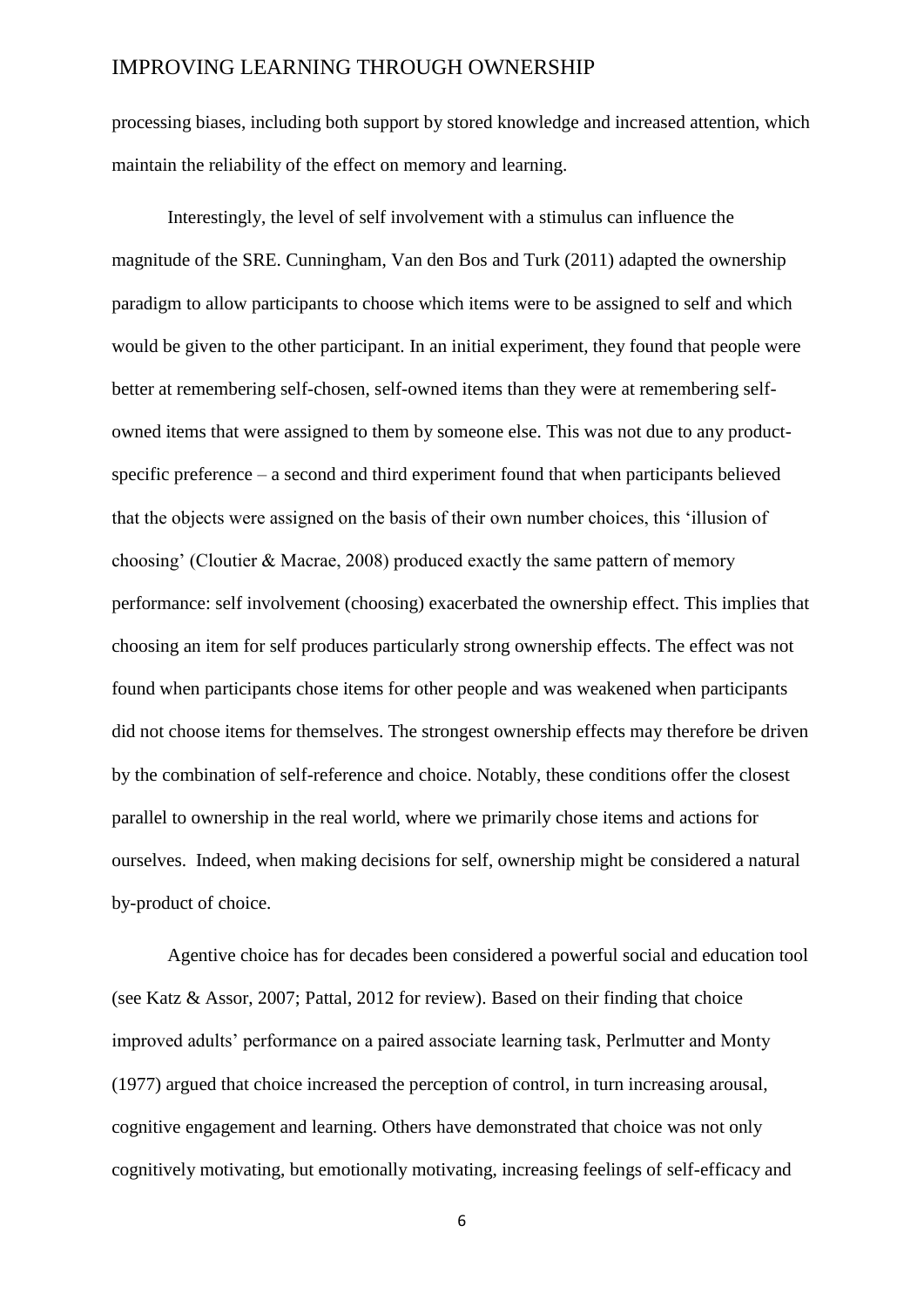competence in the learning context (e.g. Langer, 1975, Zuckerman, Porac, Lathin, Smith, & Deci, 1978). This corresponds with Self-Determination Theory (Ryan & Deci, 2000), which proposes that the satisfaction derived from agency, autonomy and control (inherent to making a choice) provides strong intrinsic motivation, resulting in persistence and engagement with the chosen activity. Importantly, these classic findings and theories translate into real world effects, with the introduction of choice in educational activity enhancing both enjoyment and learning in students (e.g. Cordova & Lepper, 1996; Flowerday & Schraw, 2000; Patall, Cooper, & Robinson, 2008; Patall, Cooper, & Wynn, 2010). For example, Cordova and Lepper (1996) found that choice over task-irrelevant aspects of a mathematical game (e.g., character names) significantly increased learning in children. It is therefore important to note that although ownership effects can be based solely on the attention grabbing or elaborative properties of the self-concept (as when the effect is observed in the absence of choice: Cunningham et al., 2013; Ross et al., 2011), the strongest effects may derive support from the increased arousal and engagement that occurs when we perceive ourselves to be the agent of our own choices (Cunningham et al., 2011).

The current research develops a novel ownership task in order to establish whether children's learning can be improved through the association with self through ownership and choice (Experiment 1) or ownership alone (Experiment 2). Specifically, we asked 7- to 9 year-old children to learn about novel labelled shapes by choosing (Experiment 1) and assigning (Experiment 2) the shapes to the ownership of the children themselves, or the experimenter. This paradigm differs from previous tests of the ownership effect because it is adapted to fit an educational context. Previous developmental tests of the effect (Cunningham et al., 2013; Ross et al., 2011) focused on establishing an age appropriate paradigm to observe the early emergence of self-reference effects, and so recruited largely preschool children (3 to 6 years). These children showed better memory for self-owned items, which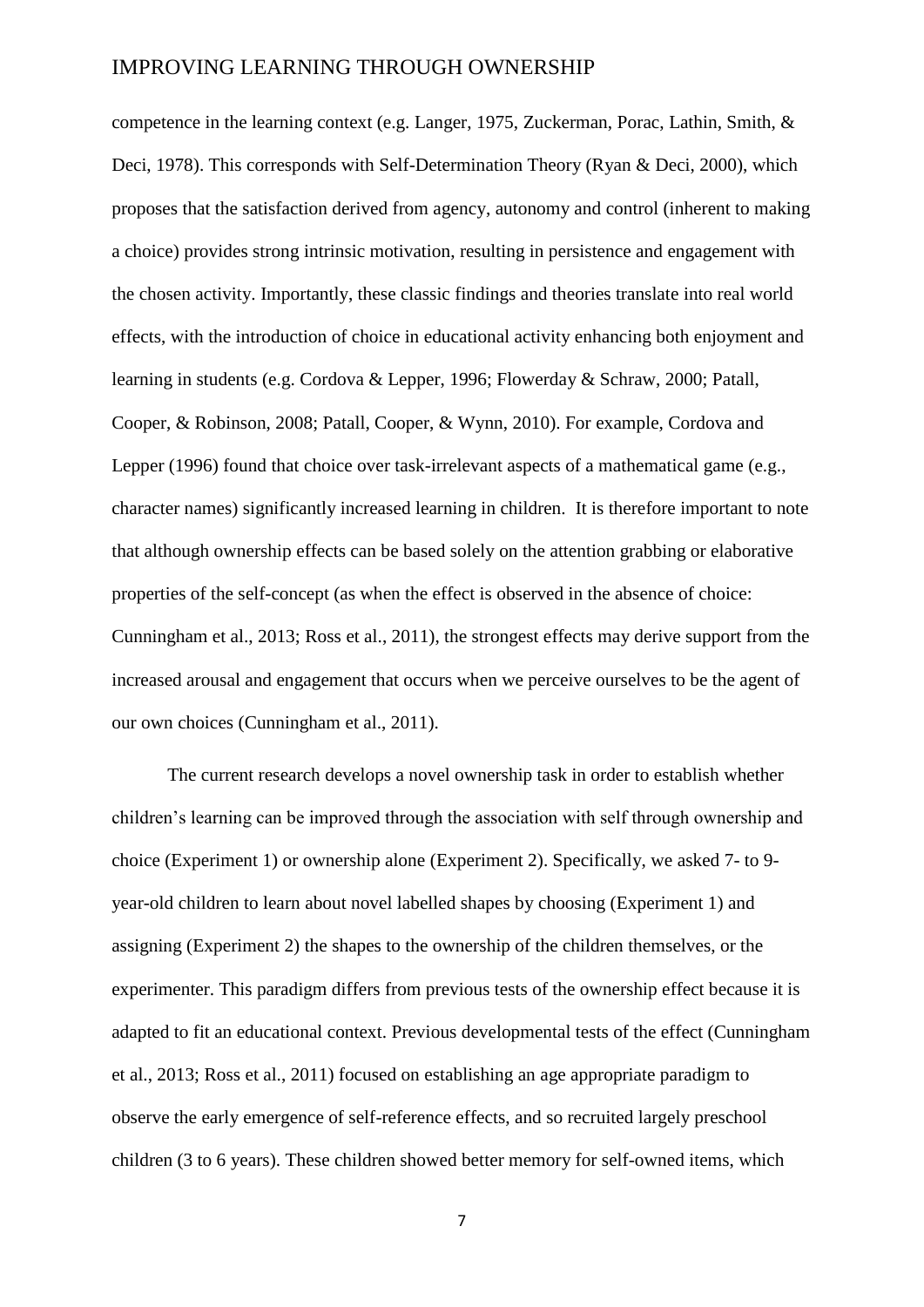might be considered a marker of episodic learning. However, the information retained by the children referred to already familiar shopping items and concepts (yours/mine), rather than the retention of new information, key to early years education. As a result of these features, the extant literature lacks educational authenticity. The current study is the first to adapt the ownership paradigm specifically for educational application.

Across the two experiments, we predicted that the children would remember more of the self-owned shapes and their labels than those belonging to the experimenter, or those not owned by anyone. This is important, as it would imply that applying a very simple form of self-reference, which avoids relying heavily on words (contrasting Turk et al., 2015), might enhance the learning of novel information. Notably, ours is the first ownership study with children to include personal choice (Experiment 1). Although choice is not a necessary component of the ownership effect (see Cunningham et al 2011, Ross et al., 2013), it is typically implicated in real world ownership, exacerbates the ownership effect in adults (Cunningham et al., 2011), and has an established history in educational interventions (Katz & Assor, 2007; Pattal, 2012). In Experiment 1, we expect to find a robust memory effect arising from the additive effects of self-reference and personal choice. In Experiment 2, we test for the first time whether ownership alone is sufficient to support learning in an educational context.

#### **Experiment 1: Learning of self- and other-chosen shapes**

The aim of Experiment 1 was to test the hypothesis that shapes encoded in the context of self-chosen ownership should be better remembered than shapes encoded in the context of ownership by others, or no ownership.

#### **Method**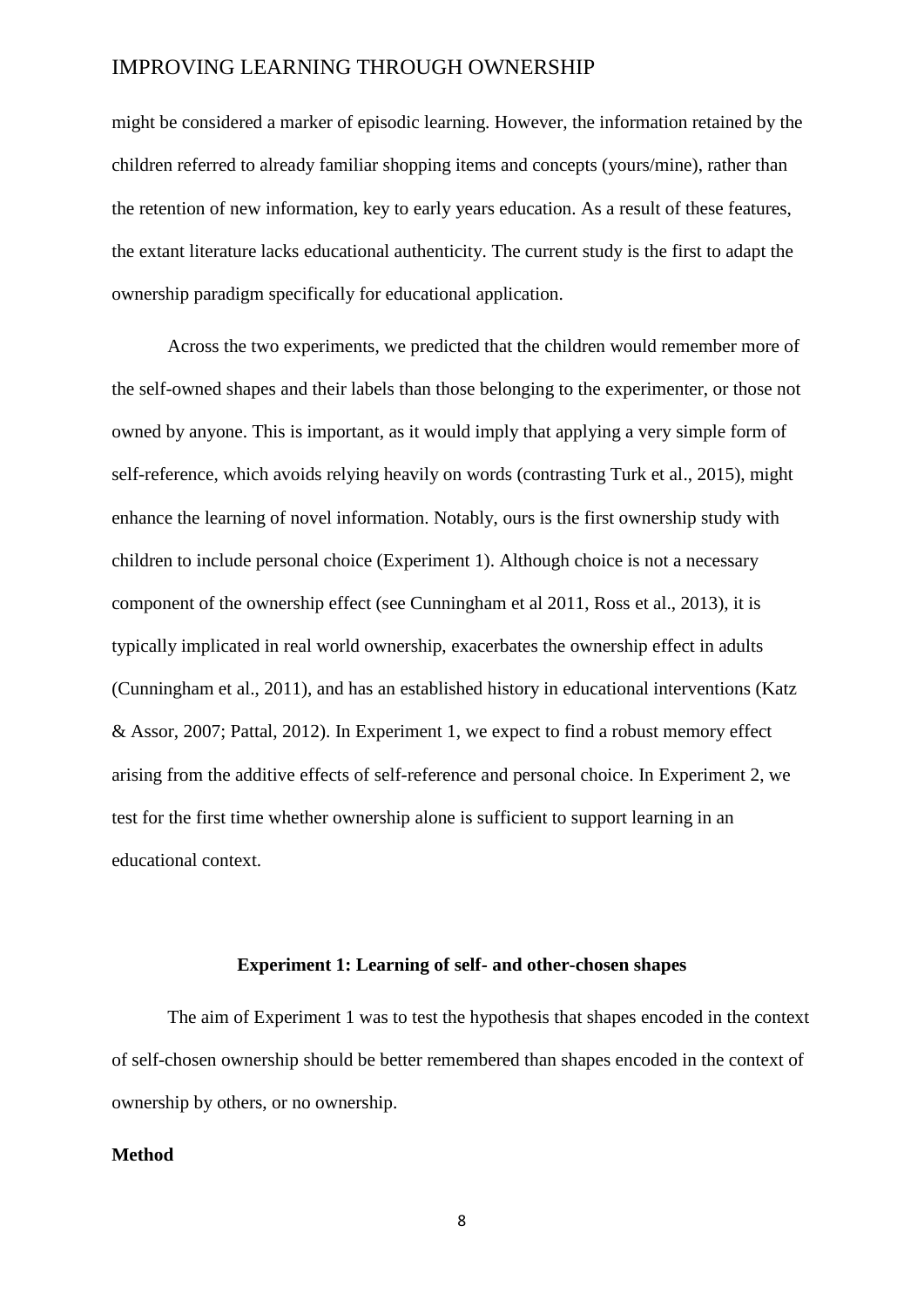**Participants and Design.** Two primary schools classes of 7-9 year old children (approximately 30 children per class) were invited to participate in the study, from which 30 children returned written parental consent. The experiment therefore included 30 participants (16 female) aged 7-9 years (mean 7.11 years). The experiment had a repeated-measures design with all participants encoding novel shapes belonging to themselves and the experimenter, as well as un-owned shapes. It was approved by Abertay University's Research Ethics Committee.

**Procedure.** Children were tested individually by a single experimenter. The child and experimenter sat side by side at a table in a quiet area of the school. On the table were two large laminated 'shopping trolley' cards, both positioned in front of the child. There were also nine small square laminated cards presented face-up, each showing an outline of a novel shape (see Figure 1) associated with a novel single-syllable label (e.g., Bim, Dop, Mez). The to-be-remembered stimuli constitute the main difference between the current procedure and that of the original ownership paradigm adapted for children (Cunningham et al., 2013); the original paradigm tests memory for familiar items (e.g., toys), whereas this adaptation tests the encoding of novel information i.e. learning.

The children were told that they would play a game involving nine unusual shapes. Three would be owned by the child, three by the experimenter and three would be left on the table. The experimenter and child then took turns to select three shapes, with the person to pick first being counter-balanced across participants. When the experimenter selected a shape card, she placed it face up on 'her' trolley in front of the child. The child then selected a card and placed it on his/her own trolley. Once each trolley had three cards, the experimenter read aloud the names of the shapes that were hers, the child's and those that were left on the table (order counter-balanced across participants), reiterating the ownership (e.g., '*So your cards*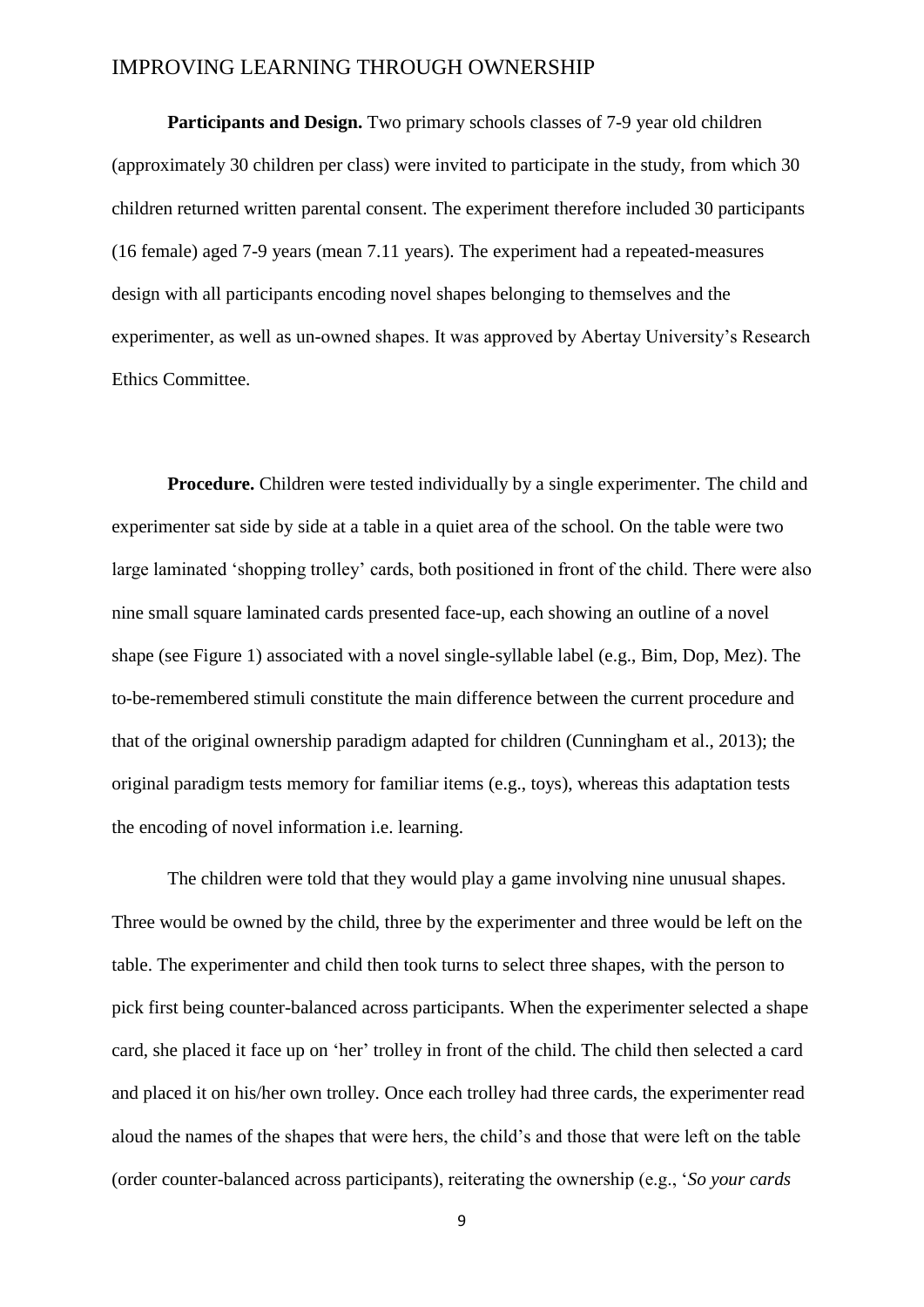*are Dim, Lop and Mez* [pointing]…". She noted the destination of all nine cards on a record sheet then put the cards into an envelope and out of sight. Previous studies have established that simply sorting objects in terms of 'possession' (yours/mine) is sufficient for self-object associations to be established (Cunningham et al., 2008), and is not problematic for young children (Cunningham et al., 2013; Ross et al., 2011).

After the brief delay created by the experimenter storing the stimuli, the child was given a blank sheet of paper and asked to draw as many of the novel shapes and write as many of the novel labels as s/he could remember. The child was given as long as they wanted to complete the task. When the child had not produced any drawing or writing for a 20 second period, the experimenter asked if s/he was finished. If the child said no, the waiting period was repeated. If the child said yes, the child was thanked and debriefed by the experimenter and returned to the classroom.

#### **Results**

The children's drawings were scored by two independent judges, blind to the nature of the experiment and to the shape ownership conditions. The child was awarded one point for every drawing that could be identified as being recognisable as one of the original nine shapes, and one point for each correctly remembered label (regardless of whether the corresponding shape was presented). Thus potential recall ranged from 0 to 18 shape stimuli (drawings or labels), split across the three ownership conditions. Each child's final score was the mean score from the two judges. Cohen's κ showed a substantial level of agreement between the two judges, significantly above chance ( $\kappa$  = .610 (95% CI 0.504 to 0.716), p <.001). Overall, children each recalled a mean of 2.6 shapes correctly (1.93 drawings and 0.67 labels). The children also produced unscored attempts, which were often close to the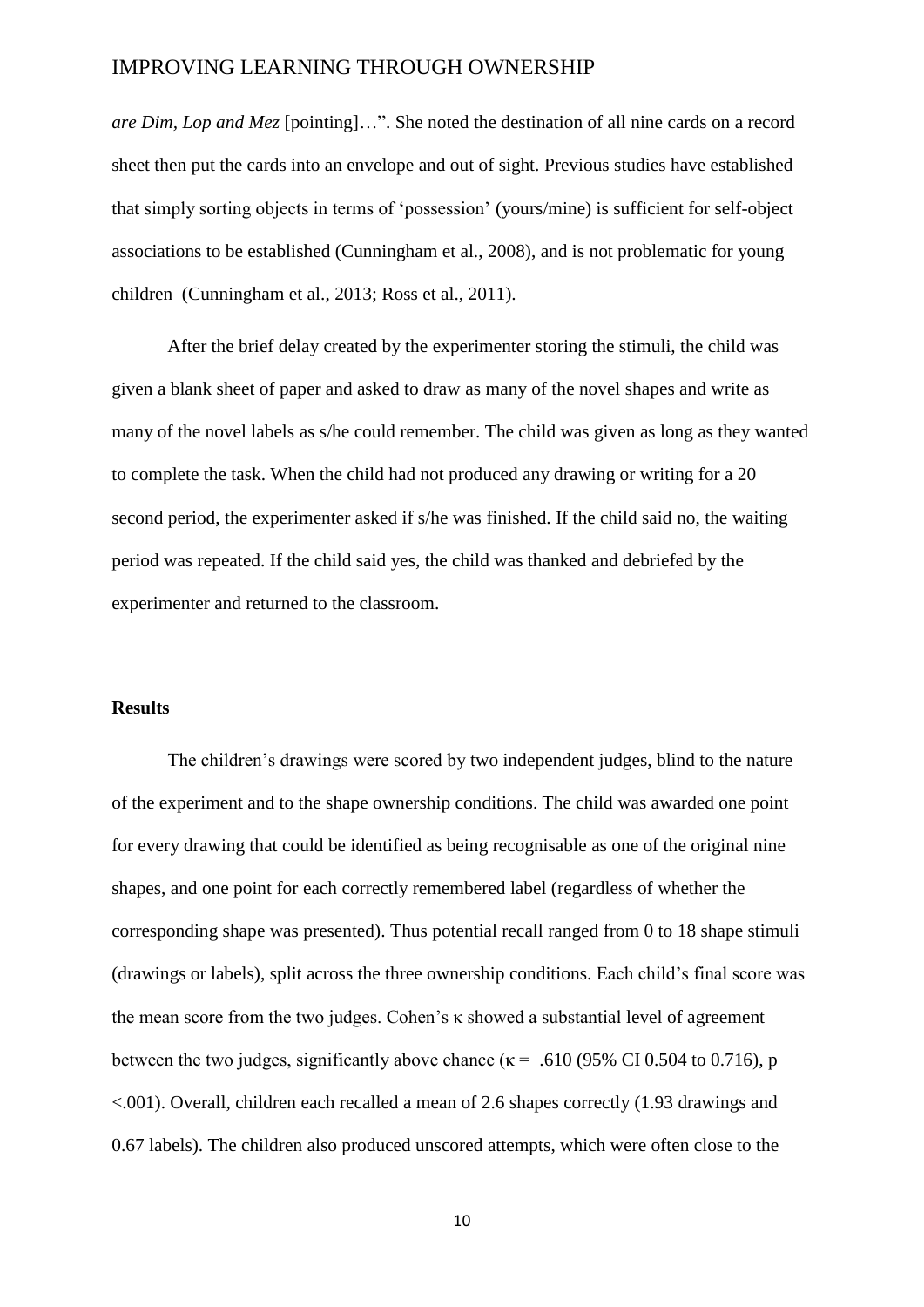original picture or label but not sufficiently matching to be scored as correct by the judges. These errors comprised 31.0% of total productions.

Proportionate recall scores were calculated by dividing the number of self-owned, other-owned, and un-owned stimuli correctly recalled by the number of items presented in each condition. Mean scores in each of the three conditions are shown in Figure 2.

#### FIGURE 2 ABOUT HERE

As Fig. 2 shows, the children tended to remember a higher proportion of self-owned stimuli ( $M = 0.26$ ,  $SD = 0.14$ ) than other-owned ( $M = 0.11$ ,  $SD = 0.11$ ) or un-owned stimuli  $(M = 0.07, SD = 0.10)$ . Univariate repeated measures ANOVA (Owner: self, other, neither) confirmed that the main effect of shape owner was significant ( $F(2,58) = 22.136$ ,  $p < .001$ ,  $\eta_p^2$ = .43). Paired-samples t-tests confirmed that a higher proportion of self-owned stimuli were correctly recalled than either the other-owned  $(t(29) = 5.017, p < 0.001, d = 0.927)$  or unowned stimuli  $(t(29) = 5.355, p < .001, d = 1.332)$ , while the tendency for other-owned stimuli to be remembered more than un-owned stimuli did not reach significance  $(t(29) = 1.535, p =$  $.136, d = 0.282$ ).

The children's choice was not equal across the available cards, with frequency of choice varying from 4 to 14 across the shapes  $(\chi^2(8) = 19.2, p < .001)$ . This suggests that some cards were more desirable than others. However, there was no effect of choice order on subsequent memory - the card the child chose first (i.e., the most desirable from the full array) was not more likely to be remembered than the cards chosen from the subsequent, smaller arrays  $(F(2,58) = 1.462, p = .12, \eta_p^2 = .048)$ .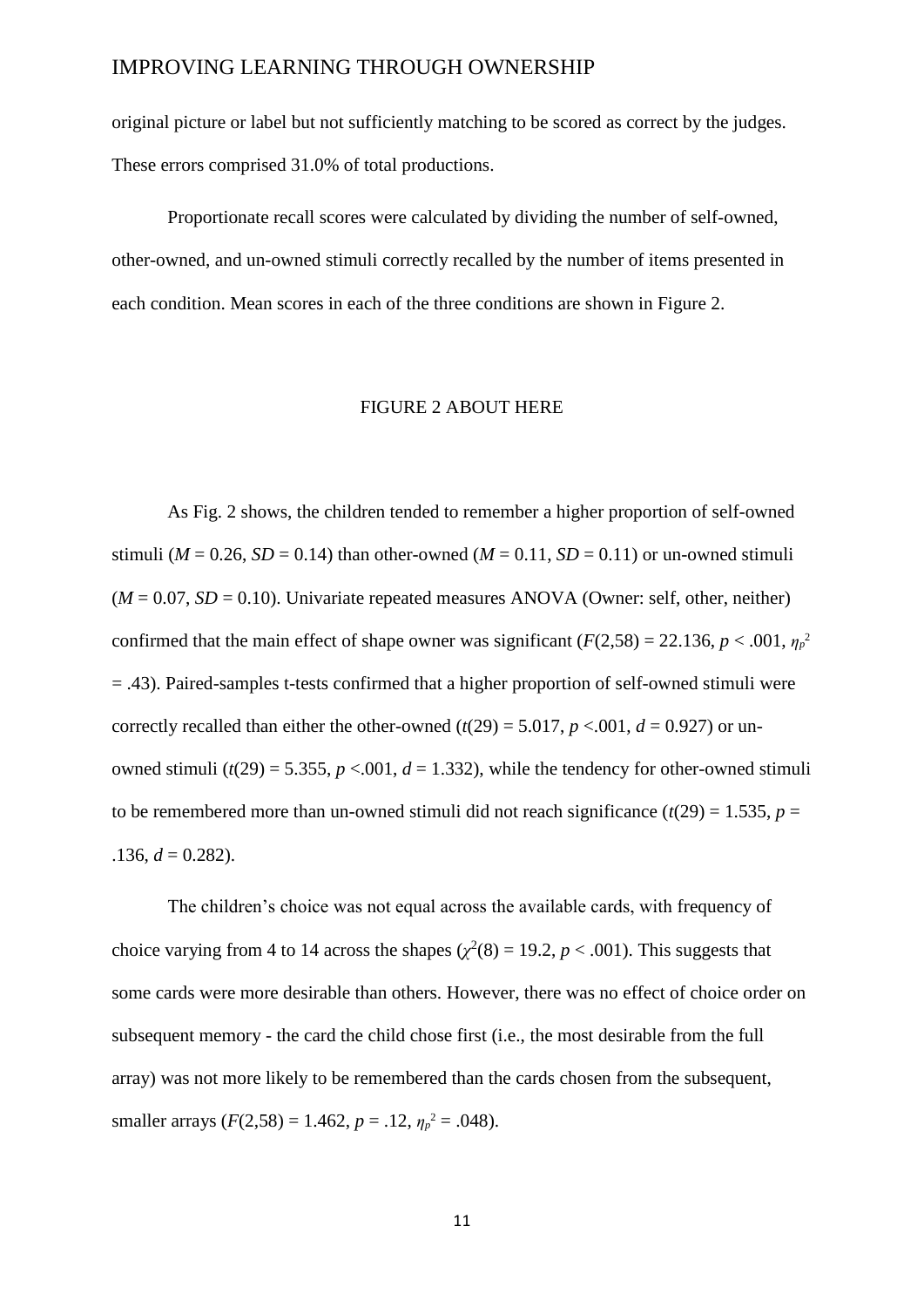Additional analyses were run on the shape drawings and labels independently, revealing an identical pattern as the combined data. For drawings, self-owned stimuli were recalled more than both other-owned stimuli  $(t(29) = 3.33, p = .002, d = 0.649)$  and neitherowned stimuli  $(t(29) = 4.52, p < .001, d = .994)$ , which did not differ from one another  $(t(29)$  $= 1.43$ ,  $p = .163$ ,  $d = .265$ ). Similarly, for labels, self-owned stimuli were recalled more than both other-owned stimuli  $(t(29) = 3.28, p = .003, d = .634)$  and neither-owned stimuli  $(t(29)$  $p = 3.34$ ,  $p = .002$ ,  $d = .660$ ), which did not differ from one another ( $t(29) = .465$ ,  $p = .645$ ,  $d = .$ 0.086).

#### **Discussion**

Experiment 1 aimed to test the effectiveness of using an ownership game to improve memory for new to-be-learned information. The recollection scores showed that even within a small set of novel (therefore difficult), to-be-learned items, there was a reliable memory advantage for items that had been encoded as self-owned relative to other-owned or unowned items. Despite the simplicity of the manipulation and the small quantity of to-belearned items, ownership was an effective tool for increasing children's success on the difficult task of learning novel information presented only once.

It was found that self-ownership enhanced memory relative to both other-owned and un-owned shapes. This is consistent with previous research suggesting that participants show attentional and memorial biases for self-owned items (Cunningham et al., 2008; Turk, van Bussel, Brebner, et al., 2011), but shows for the first time the educational application of this effect. These results replicate and extend Turk et al.'s (2015) finding that the self-reference paradigm can be usefully adapted to the classroom to enhance the processing of novel information. Moreover, unlike Turk et al.'s (2015) self-reference paradigm and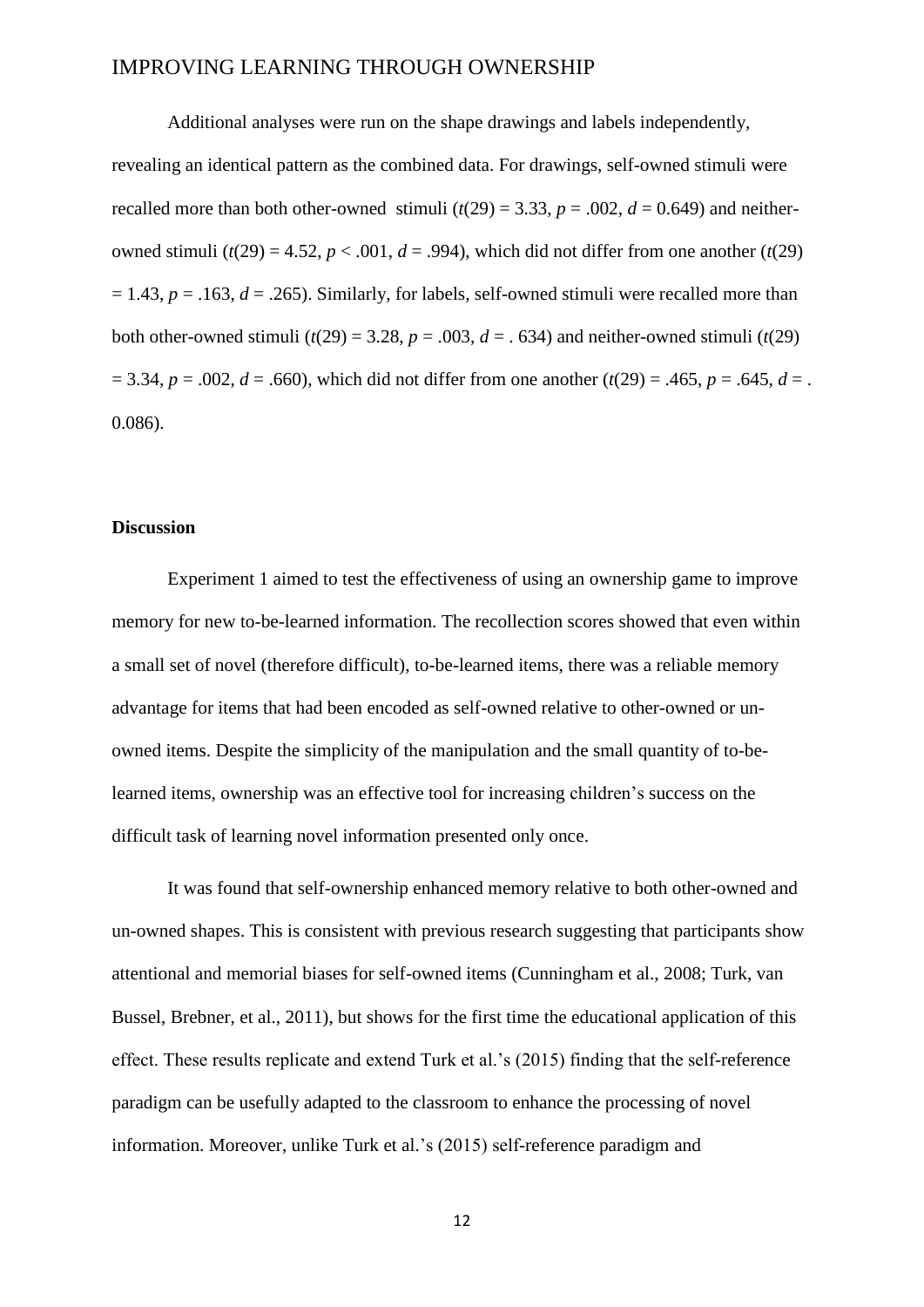personalization manipulations, the ownership paradigm does not rely heavily on individualization and can be applied flexibly, as shown here in the task's application to the learning of both verbal and visuospatial information that was not adapted to suit the interests of any individual child.

In Experiment 1, the children were asked to select the novel shapes they would own, potentially boosting the ownership effect by introducing the powerful memorial element of personal choice (see Cunningham et al., 2011; Katz & Assor, 2007; Pattal, 2012). However, there may be drawbacks to the use of choice in an educational context. Firstly, stimuli that are perceived as attractive or meaningful to the child may be chosen for self, and supported in memory by other processing biases based on familiarity or positive emotion (e.g., Ashby, Isen, & Turken, 1999; Epstein, Rock, & Zuckerman, 1960; LeDoux, 1994). If the child is drawn to stimuli already imbued with memorable properties, the level of learning elicited by participants' sense of ownership is difficult to determine. Clarifying this issue is crucial from the perspective of establishing 'true' learning enhancement due to ownership. Secondly, although several researchers report a positive influence of choice on learning, the literature in this area is not unequivocal (e.g., Reeve, Nix & Hamm, 2003). For example, Katz & Assor (2007) note that providing choice is not always helpful in educational tasks where children do not feel competent, perhaps since they then perceive themselves to be the author of their own failure. Finally, there may often be practical pedagogical reasons to preclude choice, since it is often necessary for the teacher to identify the information that is to be remembered, rather than allowing children to drive the process. Giving the choice of ownership to the learning facilitator allows learning to be scaffolded within the zone of proximal development, rather than constrained by the child's independent choices. For these reasons, to assess whether ownership alone was sufficient to drive memory enhancement, a second experiment was conducted in which shapes were assigned to an owner rather than chosen.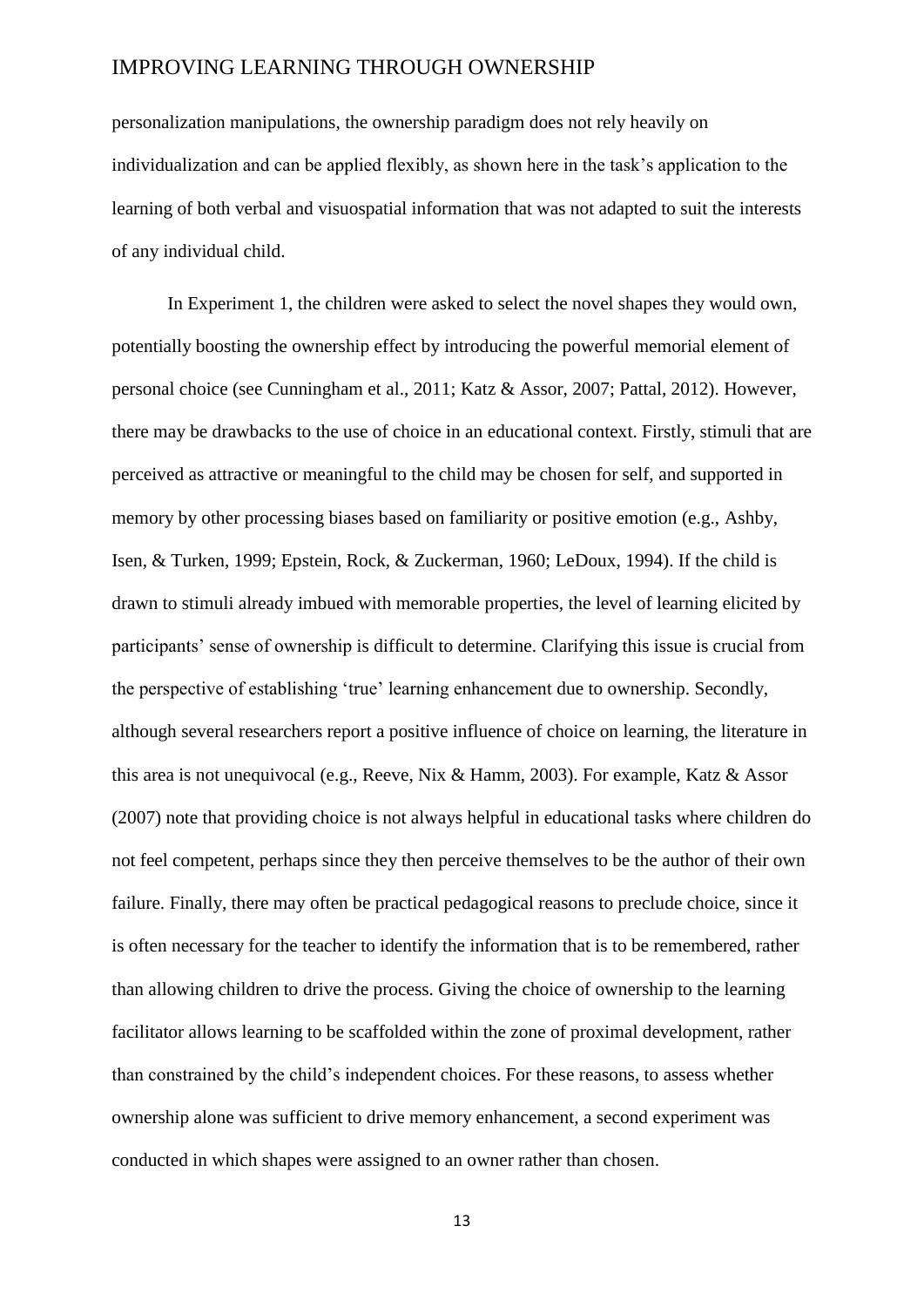As well as removing the element of choice from ownership, a further change for Experiment 2 was the inclusion of a control condition in which children sorted cards into different groups in the absence of an ownership instruction. In Experiment 1, a repeated measures design mitigated against the potentially sizeable individual differences that are likely to make group-level comparisons less reliable. However, this did not therefore allow a comparison with memory for items that were encoded in a non-ownership game. Previous research confirms that compared to non-game based learning, educational games (a.k.a. 'serious games'; Abt, 1970; Annetta, 2008) offer increased engagement, attention and memory support (e.g., see Connolly, Boyle, MacArthur, Hainey, & Boyle, 2012; Miller, Chang, Wang, Beier, & Klisch, 2011; Whitton & Moseley, 2012). Therefore, it is important to test the effects of ownership against a control condition that is framed as a game. Further, it is critical to determine whether there is any 'cost' to the increased memorability of selfowned items in terms of reduced memory for items not owned by self, relative to baseline. In other words, it is possible that by increasing attention to self-owned items, ownership games could decrease learning of the items not owned by the child. This would have important implications for the use of ownership manipulations in a classroom. Experiment 2 was designed to test these issues.

#### **Experiment 2: Learning through assigned ownership**

The aim of Experiment 2 was twofold: first, in Experiment 1 there was a confound between personal choice and ownership, so we cannot be confident that ownership alone is sufficient to improve learning. The first purpose was therefore to test the hypothesis that ownership alone (without choice) can enhance memory in an educational context. Secondly, we included a control condition to provide a baseline measure of children's learning in this novel shape task, testing the hypothesis that memory in the ownership condition would be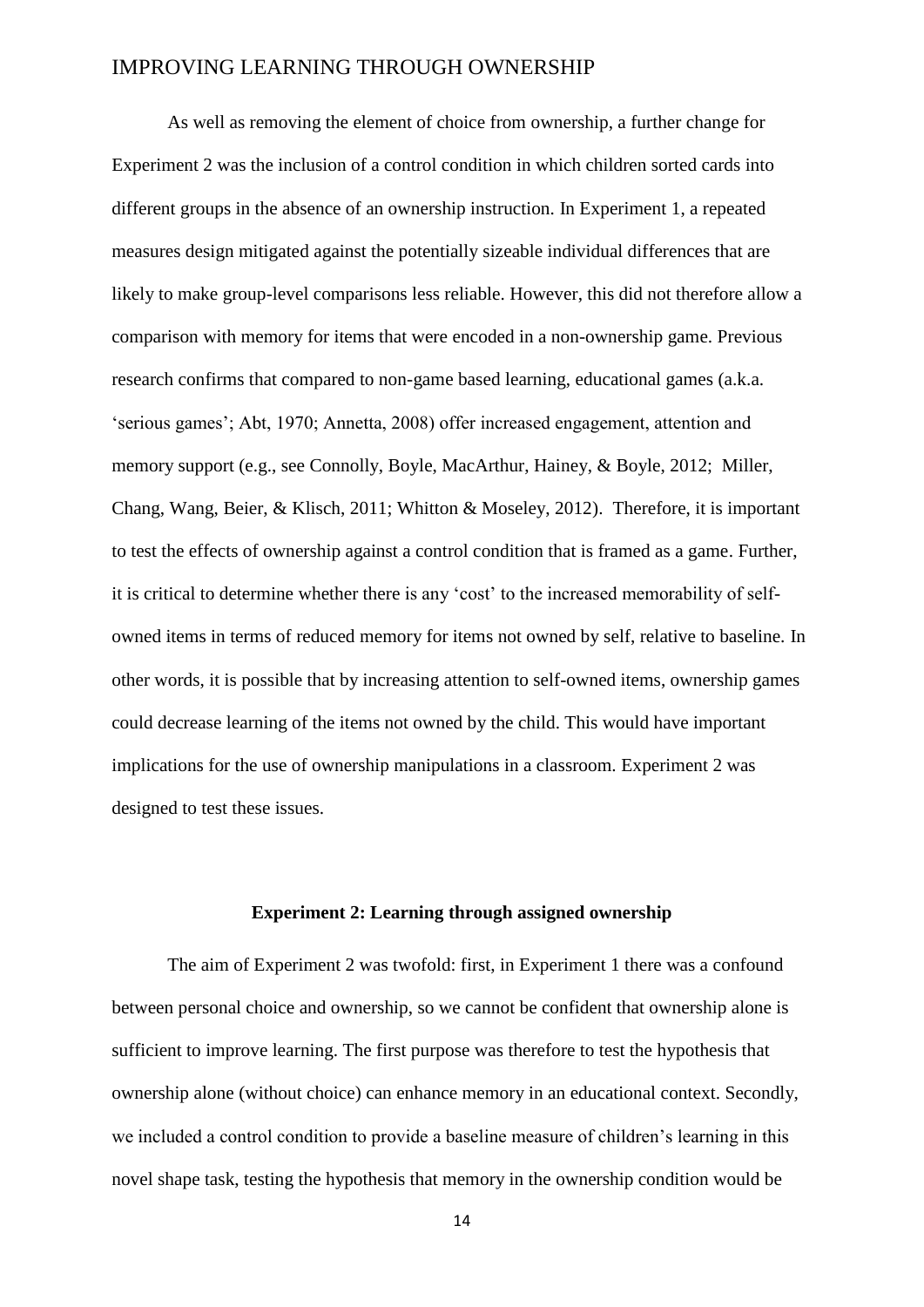higher than memory in the control condition. If the effect of ownership of memory is to be usefully applied in the classroom, then it needs to enhance learning relative to baseline, rather than other-owned or un-owned shapes suffering a 'cost' of reduced memory as a result of attention capture by the self-owned items (Turk et al., 2011).

#### **Method**

**Participants and Design.** Four classes of 7-9 year old children were asked to participate in the study, from which 84 children returned written parental consent. (The children were from different schools to those who participated in Experiment 1.) The final sample comprised 84 participants (40 female) aged 7-9 years (mean 7.96 years). The experiment had a mixed design, with participants from one school ( $N = 45$ , 22 female, mean age 7.74 years) completing the ownership condition, and participants from a second school in the same locality ( $N = 39$ , 18 female, mean age 8.21 years) being assigned to the control condition. Classes from both schools were at the same stage and were not streamed by ability. The study was approved by Abertay University's Research Ethics Committee.

**Procedure.** Each child was tested individually by an experimenter at a table with three 'shopping trolley' cards and nine labelled shape cards. The children were told that they would play a game in which they had to sort nine novel shapes into the three colored trolley cards positioned in front of the child. Two between-subjects conditions were included: an ownership and a control condition.

In the ownership condition, three shapes were owned by the child, three by the experimenter and three were un-owned. The experimenter explained that ownership would be assigned on the basis of color matching - shapes with a red dot sticker under the label would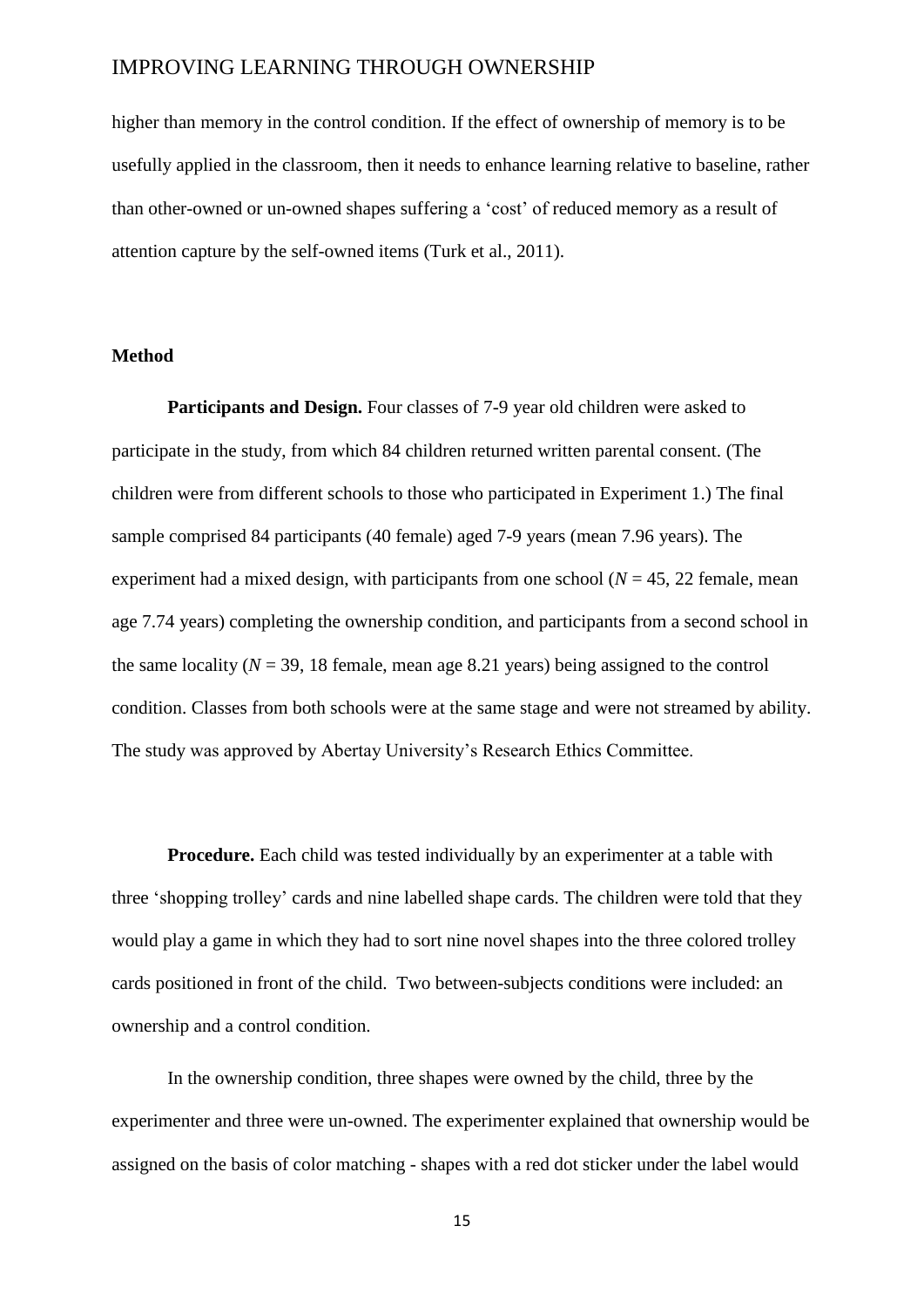be assigned to ownership by the person who owned the red trolley, shapes with a yellow sticker would be assigned to ownership by the person who owned the yellow trolley, and shapes with no stickers would not be owned by anyone. Assignment of shapes to ownership condition and of color to owner was counterbalanced across participants, and the ownership of trolleys was explained to children when they were introduced to the sorting task. For this experiment, the child was always seated to the left of the experimenter, so although all trolleys were positioned in front of the child, they were arranged for clarity such that the child owned the trolley on the left, the experimenter owned the trolley on the right, and the unowned trolley was positioned in the centre.

In the control condition, no shape ownership was mentioned. Using the same colorstickered cards, the child was asked to place each card on the trolley that matched its sticker color. The three trolleys (red, green, and yellow) were positioned on the table, and their location in the left, centre and right position was counterbalanced across participants. The counterbalancing of shapes to color exactly matched the ownership condition, and all actions were matched except that children were sorting on the basis of color rather than owner.

After the instructions, the procedure across the ownership and control conditions was identical. The child was asked to put the cards face-up in the correct destination (i.e., one of the shopping trolleys in front of the child). The experimenter then verbalised the labels of the three categories of shapes (i.e., self-owned, other-owned, un-owned or red, yellow, green) in an order counter-balanced across participants. The cards were then put into an envelope and out of sight. As in Experiment 1, the child was then given a blank sheet of paper and asked to draw any shapes and write any labels that s/he could remember. S/he was given as long as required to complete the task. When the child had not produced any drawing or writing for a 20 second period, the experimenter asked if s/he was finished. If the child said no, the waiting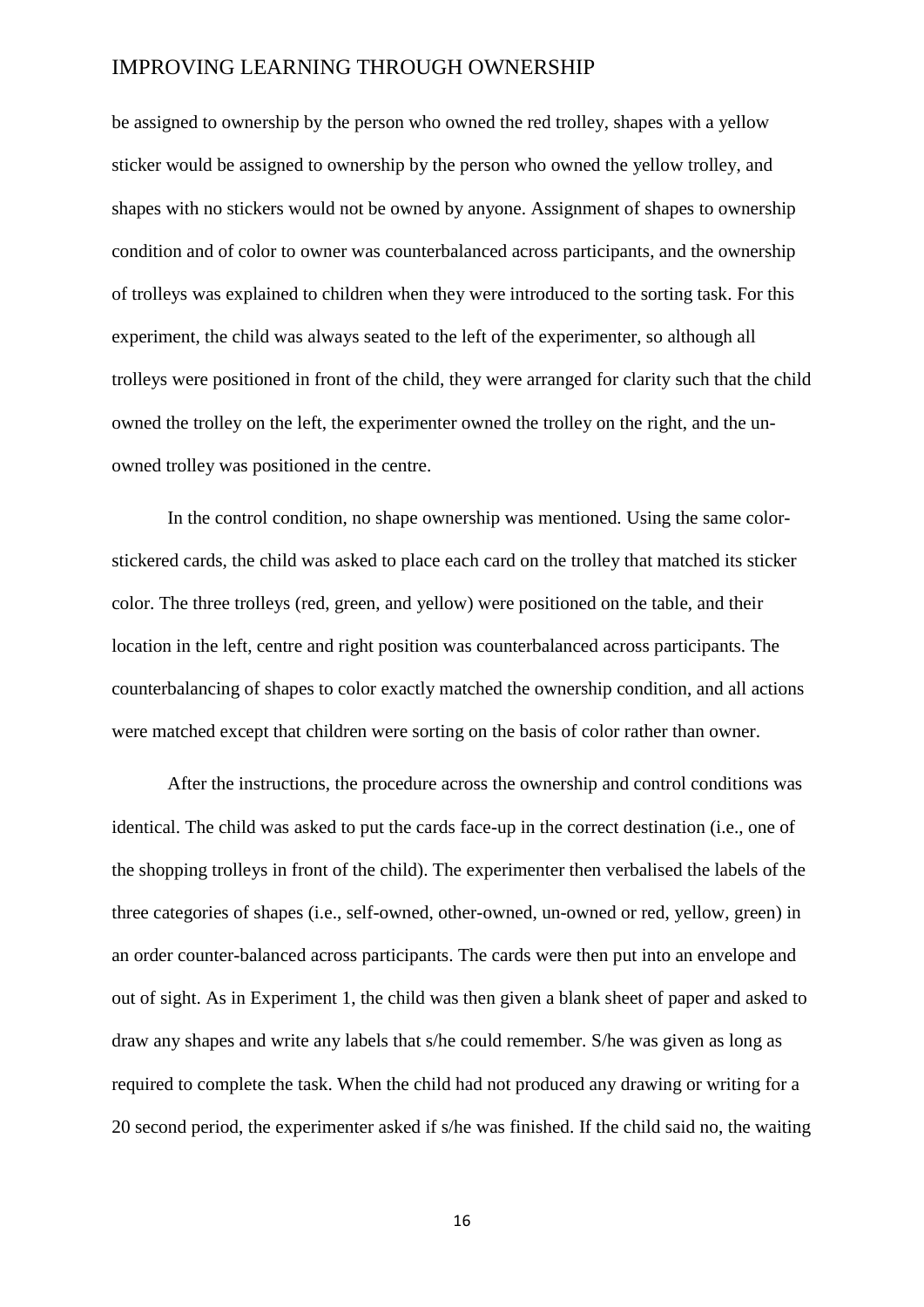period was repeated. If the child said yes, the child was thanked and debriefed by the experimenter and returned to the classroom.

#### **Results**

The scoring procedure matched Experiment 1 exactly, with the same two judges who were blind to experimental condition. Again, Cohen's κ showed a substantial agreement between the two judges, significantly above chance ( $\kappa$  = .761 (95% CI 0.706 to 0.816), p <.001). Overall, children each recalled a mean of 2.7 shapes correctly (1.04 drawings and 1.70 labels), and produced many attempts that were not sufficiently accurate to be scored as correct (41.0% of total productions). Mean scores are shown in Table 1 below.

#### TABLE 1 ABOUT HERE

The mean scores were submitted to a mixed 2 (Condition: Ownership, control) x 3 (Trolley: self-owned/left, other-owned/middle, un-owned/right). This confirmed a significant interaction between the two factors (F(2, 164) = 10.69, p < .001  $\eta_p^2$  = .117), with the trolley having a very different effect in the ownership and control conditions.

In the Ownership condition, a univariate repeated measures ANOVA (Owner: self, other, neither) confirmed a significant effect of trolley (i.e., shape owner)  $(F(2,88) = 14.01, p$  $< .001$ ,  $\eta_p^2 = .24$ ). Paired samples t-tests showed that all three comparisons produced significant differences (see Figure 3), with a higher proportion of self-owned stimuli being recalled  $(M = 0.29, SD = 0.21)$  than either other-owned stimuli  $(M = 0.20, SD = 0.18; t(44)$  $= 2.11, p = .041, d = .338$  or un-owned stimuli (M = 0.07, SD = 0.15;  $t(44) = 5.57, p < .001$ ,  $d = 0.882$ , and a higher proportion of other-owned stimuli being recalled than un-owned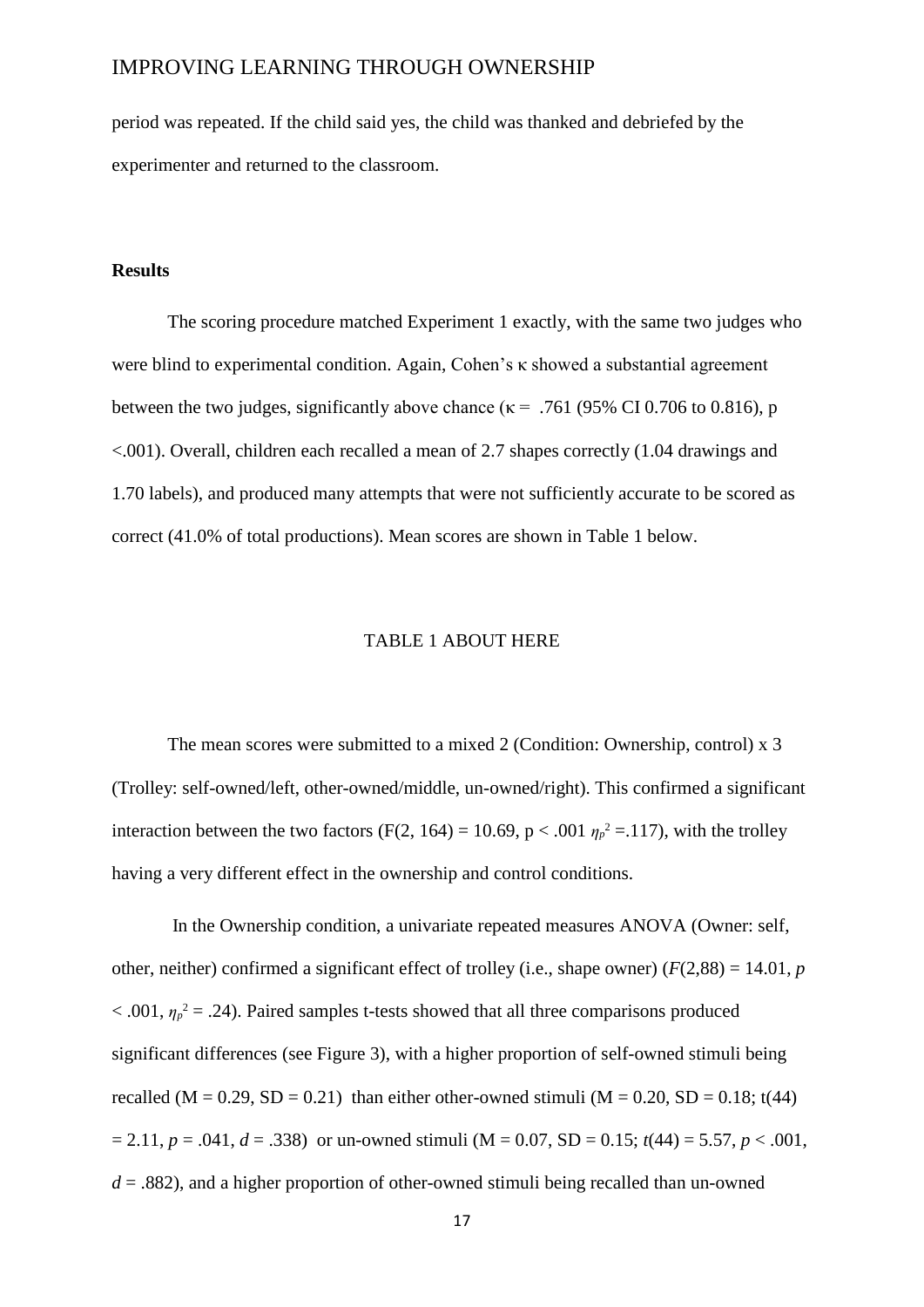stimuli ( $t(44) = 3.05$ ,  $p = .004$ ,  $d = .650$ ). In contrast, there was no difference in stimulus recall between the three trolleys in the control (i.e., no ownership) condition  $(F(2.76) =$ 0.249,  $p = .780$ .  $\eta_p^2 = .007$ ).

#### FIGURE 3 ABOUT HERE

To assess the extent to which ownership impacted on memory in comparison to a baseline score, additional comparisons were tested between the proportionate mean recall across the three trolleys in the control condition, and recall in each of the three ownership conditions. An independent samples t-test showed that the difference between the control (mean .11, SD .07) and un-owned stimulus recall (mean .07, SD.15) did not reach significance  $(t(82) = 1.36, p = .179, d = .322)$ . In contrast, there was a significant difference between recall in the control condition, and both the self-owned (mean .29, SD .21;  $t(82) =$ 5.22,  $p < .001$ ,  $d = 1.305$ ) and other-owned recall (mean .20, SD .19;  $t(82) = 2.83$ ,  $p = .006$ , *d*  $= .698$ ), suggesting that there was no cost to the ownership effect in terms of other-item recall.

As in Experiment 1, the analysis was repeated for drawings and shapes separately and revealed a similar pattern to the combined data. In the Ownership condition, significantly more pictures were correctly reproduced for the self-owned stimuli than either the otherowned  $(t(44) = 2.08, p = .043, d = .342)$  or un-owned stimuli  $(t(44) = 3.65, p = .001, d =$ .375), which did not differ significantly from each other  $(t(44) = 1.108, p = .274, d = .180)$ . For the labels, the difference between self-owned and other-owned stimuli was in the predicted direction but did not reach significance  $(t(44) = 1.47, p = .149, d = .219)$ , while the difference between self-owned and un-owned stimuli was significant  $(t(44) = 5.46, p < .001,$  $d = .941$ ). More other-owned than un-owned shape pictures were also produced ( $t(44) = 3.53$ ,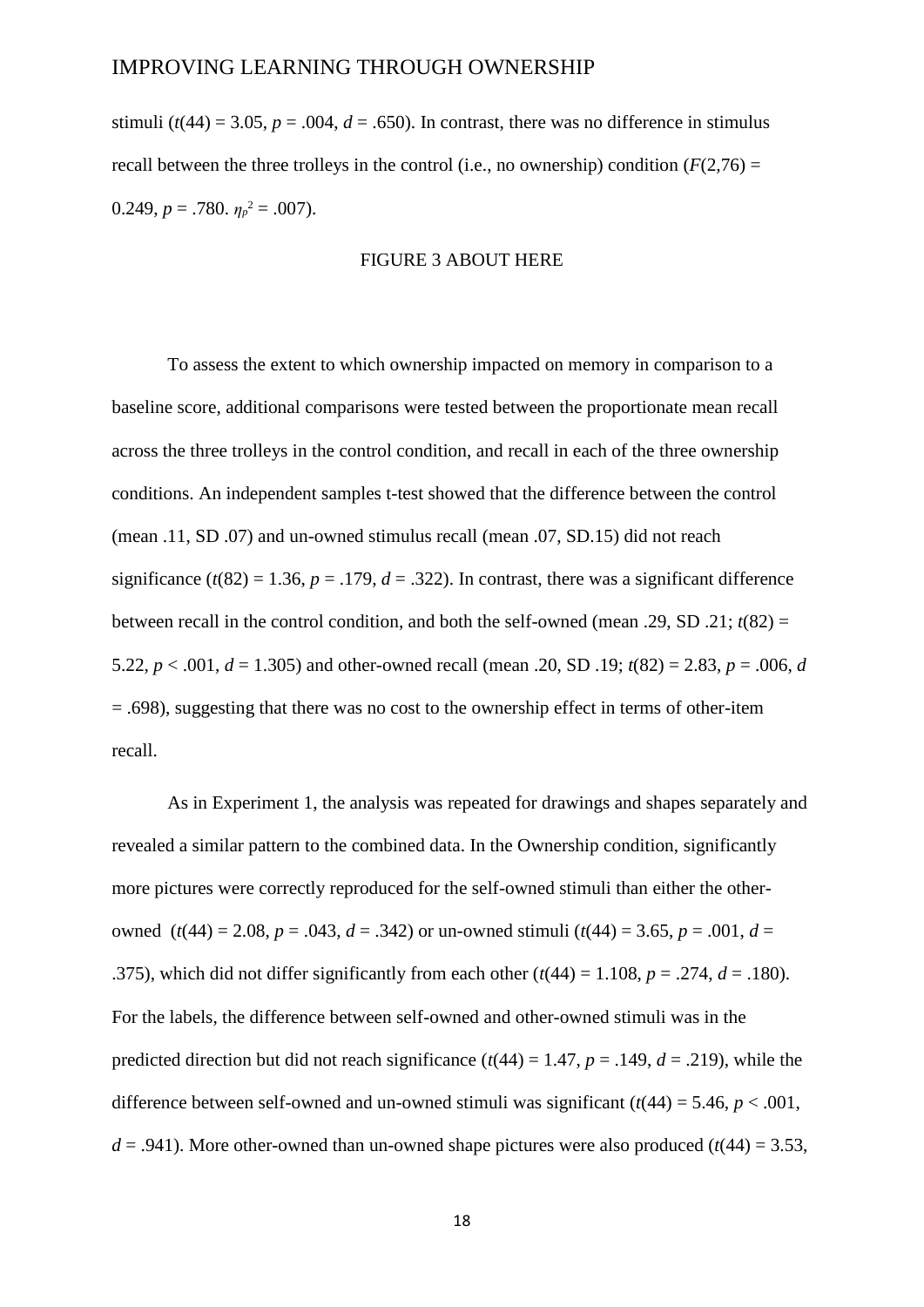$p = .001$ ,  $d = .764$ ). In the Control condition, no paired comparison reached or approached significance.

#### **Discussion**

Experiment 2 replicated the ownership effect found in Experiment 1, showing that shapes encoded in the context of ownership by self are better remembered than either shapes owned by others or un-owned shapes. This effect remained robust even though the connection between the participant and the stimulus was theoretically weaker than in Experiment 1, taking the form of arbitrary, unchosen ownership. The fact that such a limited level of self-involvement with to-be-learned information can drive a robust memory effect suggests the ownership paradigm has considerable potential to be of use as a learning tool. Even when children were not given a choice of novel items to own, this minimal level of association with self was sufficient to produce an increase in retention of information. Unlike Experiment 1, this manipulation provides educators with complete control over the allocation of learning materials to owners. The finding that self-ownership improved learning of new information even without the inclusion of personal choice makes the paradigm particularly useful in a real-world educational context.

A second important finding was that the enhanced memory for self-owned items did not come at a cost to encoding of other information. Compared to a baseline control condition, self-owned and other-owned memory was increased, but there was no evidence for a reduction in memory for un-owned items (although it should be noted that the lack of random allocation of participants to ownership and control conditions is a limitation). This makes the ownership tool particularly valuable in the classroom, because it suggests that educators can use ownership manipulations to increase retention of materials without this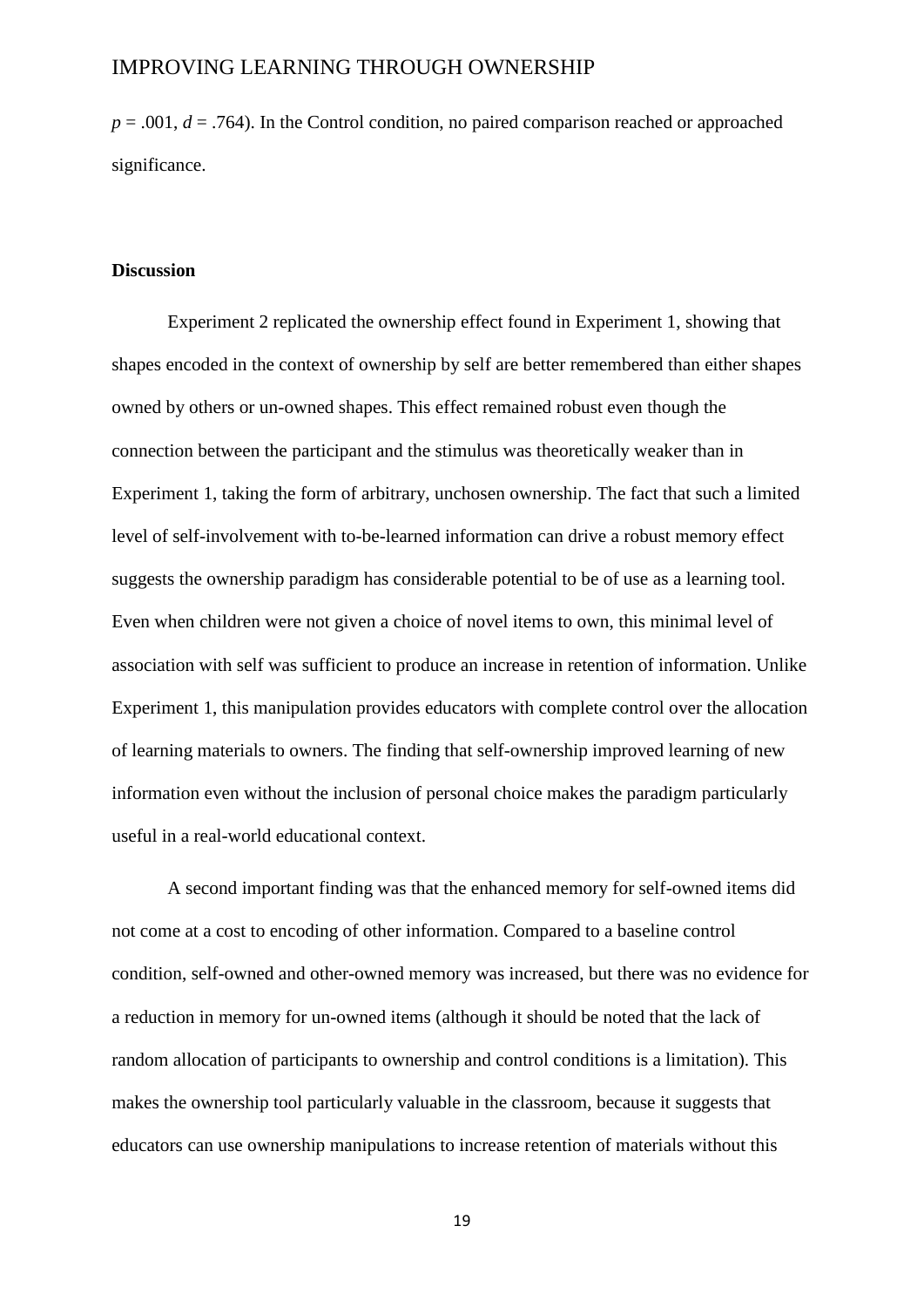having a detrimental effect on memory for other encountered information. It should be noted that interpretation of results here is limited by the lack of random allocation of The pattern suggests that the ownership effect in the current experiment did not occur because prioritized self-owned items were capturing attentional resources at the expense of other stimuli, as selfrelevant cues can do in experimental trials (e.g., Bargh, 1982; Harris, Pashler, & Coburn, 2004; Röer, Bell & Buchner, 2013). Rather, the results are consistent with Turk et al.'s (2015) suggestion that self-relevance can increase engagement to educational tasks, sustaining attention for longer than non self-relevant material.

Unlike Experiment 1, in this experiment un-owned items were significantly less likely to be remembered than those in the other two ownership conditions. Assigning ownership was valuable from a learning perspective even when the item was assigned to another person, being significantly higher than baseline control recall. One explanation for this is that unlike in a choice paradigm, in an assigned-ownership paradigm each item is potentially selfrelevant until the ownership assignment becomes clear so even other-owned items are initially attended to. Further, the children acted on all of the cards (unlike Experiment 1), perhaps increasing their attention to these cards relative to baseline. Although Cunningham et al. (2008) found no memory effect of acting on cards relative to another participant acting on the cards, that study did not include a control (no ownership) condition so may have underestimated the basic effect of item interaction on memory.

#### **General Discussion**

The current research establishes that children's ability to learn novel information is enhanced through association with self. Both experiments showed a reliable memory advantage for items 'owned' by self, rather than owned by another person or by no-one. This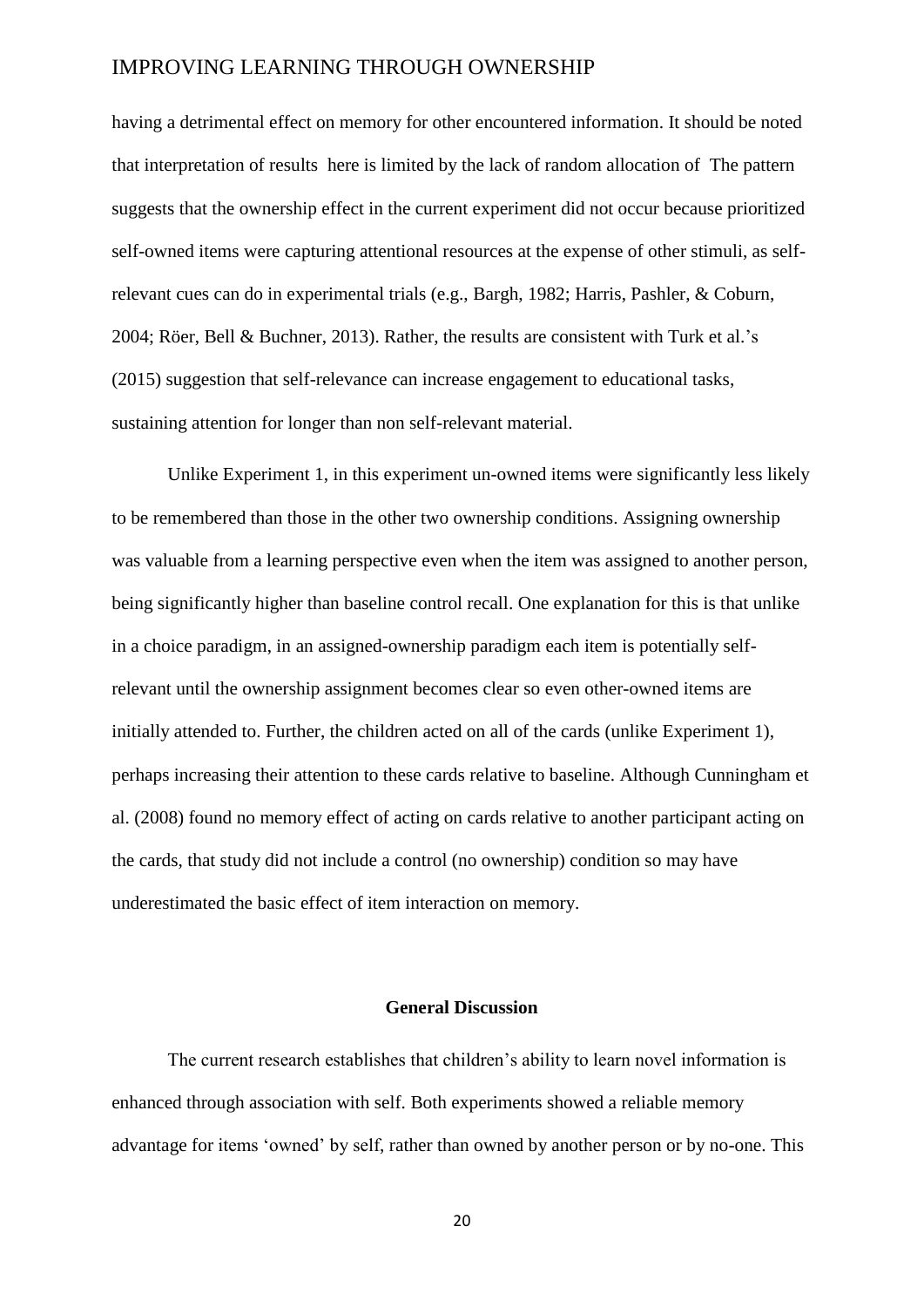is consistent with previous research suggesting that assigning ownership over stimuli creates a self-referent encoding bias, resulting in enhanced recollection (e.g., Cunningham et al., 2008, 2011, 2013; Ross et al., 2011; Van den Bos, Cunningham, Conway, & Turk, 2010). The current demonstration that applying the ownership effect in an educational context offers a high-impact application is a valuable step forward for this line of research.

The findings are consistent with previous research showing that self-referential names and pronouns can improve performance on educational tasks (D'Ailly et al., 1997; Moreno & Mayer, 2000; Turk et al., 2015). Indeed the findings strongly suggest that strategies which involve self-referencing should be utilised more widely as a learning tool. Unlike the previous methodologies, the value of the ownership paradigm is that it is adaptable; a multitude of diverse learning materials could be presented as ownership games. It would be relatively simple to incorporate to-be-learned information to be practised under the aegis of an ownership game on an individual, paired, or group basis. For example, it is easy to envisage children learning new spelling, foreign-language vocabulary, geographical facts, historical dates, or scientific terms in an ownership game to enhance retention of information. Given that the current findings suggest that when ownership of to-be-learned information is assigned, this increases memory for both self-owned and other-owned materials relative to baseline control, paired ownership learning games would be highly recommended. If teaching foreign language vocabulary, for instance, cards showing to-be-learned images and words could be created, and children asked to take turns choosing some to be their own cards (e.g., with a goal of creating the most colorful, valuable, or attractive set of pictures). Based on the current findings, we would expect children's learning of the images and vocabulary beloging to both themselves and their playing partner to be improved by this game. Multiple rounds could enhance learning even further by increasing the proportion of items encoded in a specific context of self-ownership. Importantly, since the ability to form ownership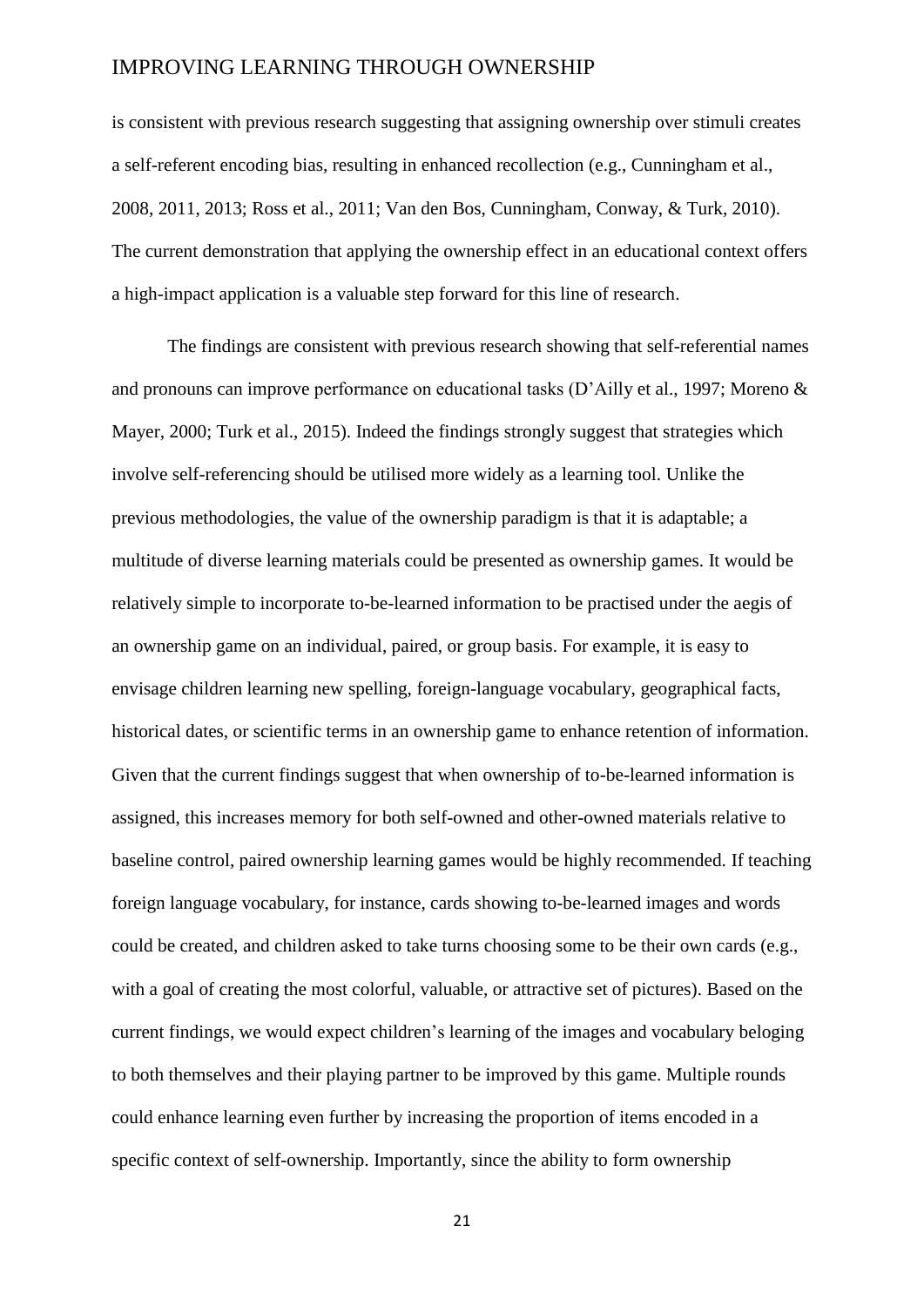associations emerges early (Fasig, 2000; Friedman & Neary, 2008; Hay, 2006), the key manipulation should be accessible to children across age and ability levels, further enhancing the potential applications of ownership paradigms in an educational context.

Despite the usefulness of the current paradigm, there are a number of questions for educational practice that require further research. In particular, it would be important to determine the extent to which learned material was retained over time. Repeated testing after a delay of days or weeks would provide a valuable insight into the long-term retention of information encoded in the context of temporary ownership, which is of obvious importance in an educational context. Further, children in the current study were tested using surprise memory tests; they were not aware during encoding that they would benefit from rehearsal or other learning strategies. The potential for ownership to boost recall during active learning would be a valuable line of research.

An advantage of the ownership paradigm, from a psychological perspective, is that it is well understood at a theoretical level. Research using the standard ownership paradigm suggests that attention plays a driving role in the production of memory enhancement by ownership (Cunningham et al., 2013; Turk et al., 2011). As with other SREs, information linked to the self through ownership attracts attention (see Gray et al., 2004; Humphreys & Sui, 2016; Turk et al., 2011; Turk, van Bussel, Waiter, & Macrae, 2011), increasing the likelihood of subsequent recollection. In addition, information associated with the self is subject to enhanced perceptual processing (Sui, He, & Humphreys, 2012; Sui, Rotschtein & Humphreys, 2013) and facilitated verbal processing (Mood, 1979; Turk et al., 2015), both of which are likely to impact on the memory enhancement effect. Finally, any meaningful evaluation the child makes of the nonsense shape (e.g., *'that shape looks like the moon/an alien/a jug we have at home, I like it'*) can be stored in conjunction with rich, extant autobiographical memories which provide elaboration and organisation at encoding (Klein &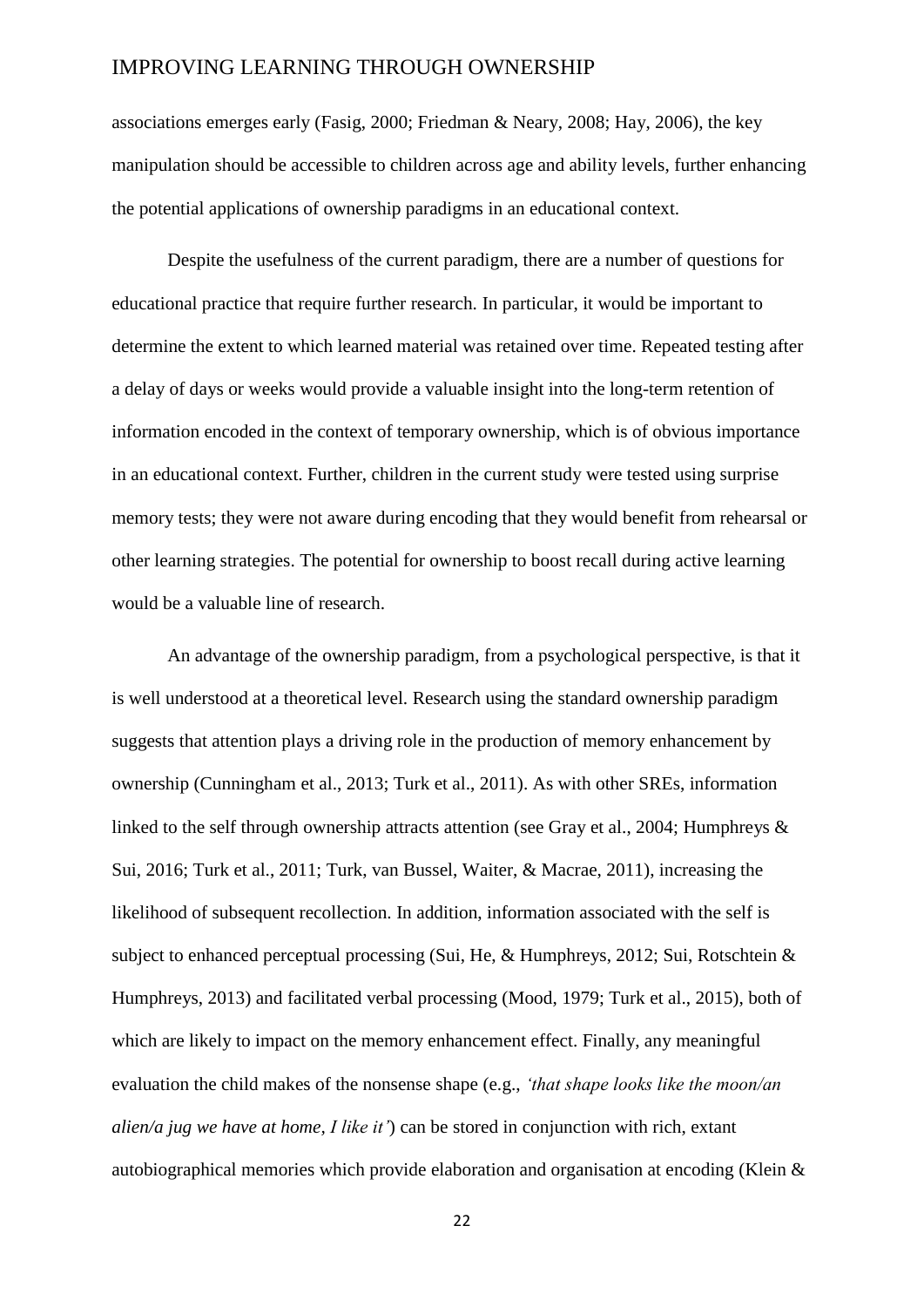Loftus, 1988; Symons & Johnston, 1997). In sum, the multiple self-processing biases evoked when a stimulus is identified as relevant to self are activated by self-owned items, increasing the likelihood of their subsequent recollection.

In conclusion, the current study serves a proof-of-concept demonstration that ownership biases can enhance learning. The two experiments presented show that ownership can provide a significant learning advantage for material presented in an educational context. The paradigm can be manipulated so that the choice of to be learned material is selfvolitional or educator driven. The strength and reliability of the ownership effect suggests that this is a strategy that needs to be more widely disseminated, such that teachers can be made aware of this potentially valuable instrument in the educational toolbox.

#### Author Contributions

S. Cunningham designed the experiments, analyzed the data and wrote the manuscript. Lynda Scott and Sheila Cunningham collected data. J. Hutchison, D. Martin contributed to data processing and manuscript preparation. J. Ross provided theoretical input and contributed to the writing of the manuscript.

#### Acknowledgements

This project was supported by a Research Project Grant from the Leverhulme Trust (2014- 310) awarded to S. Cunningham and J. Ross. We thank Erin Taylor-Bennet for her help with Experiment 2 data collection. We also thank Andrew Butler and three anonymous reviewers for their very helpful comments on the manuscript.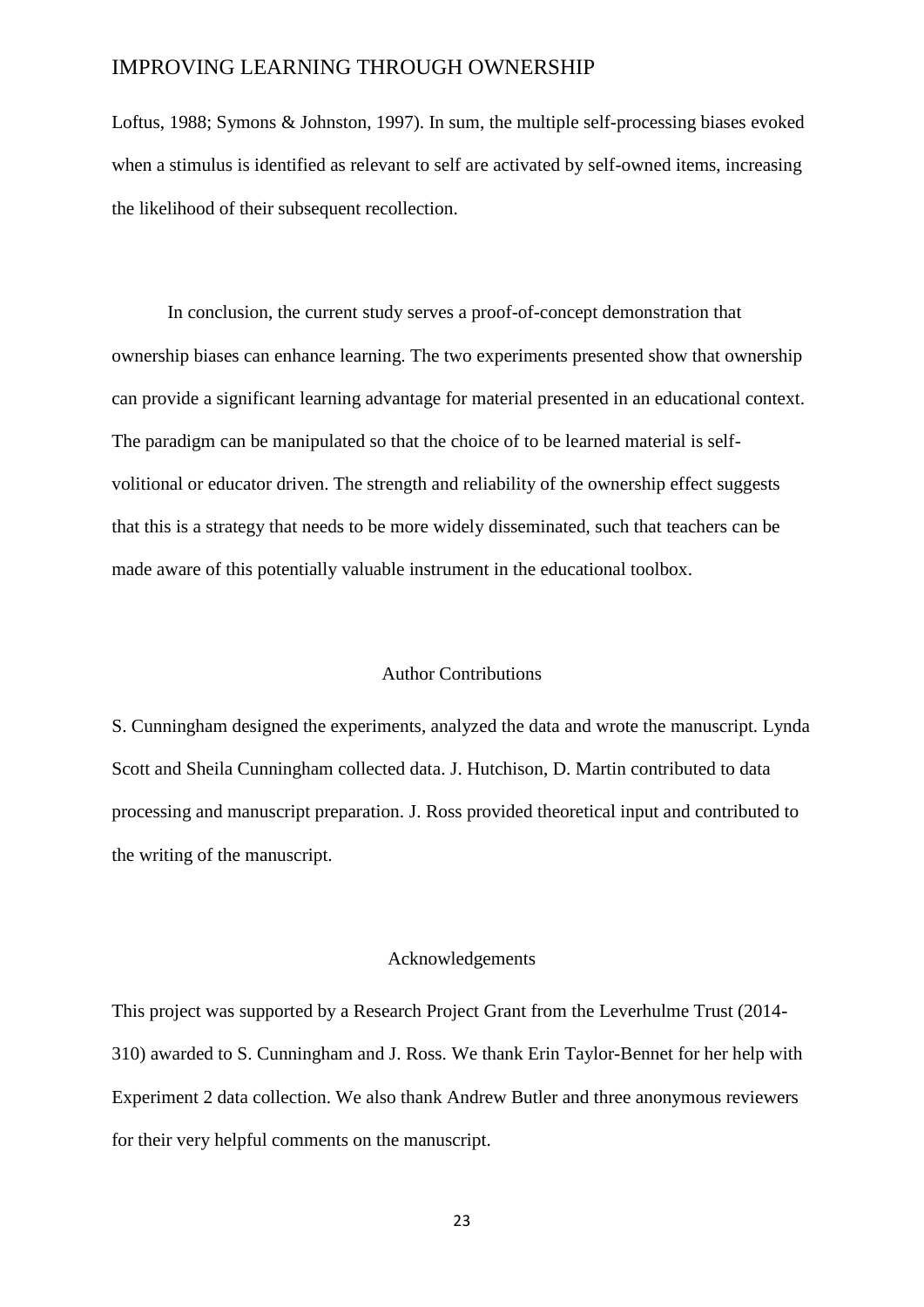#### References

Abt, C. (1970). *Serious games*. New York: The Viking Press.

- Annetta, L. A. (2008). *Serious educational games: From theory to practice*. Rotterdam: Sense Publishers.
- Ashby, F. G., Isen, A. M., & Turken, A. U. (1999). A neuropsychological theory of positive affect and its influence on cognition. *Psychological Review, 106,* 529-550. doi: 10.1037/0033-295X.106.3.529
- Bargh, J. A. (1982). Attention and automaticity in the processing of self-relevant information. *Journal of Personality and Social Psychology, 43*, 425-436. doi:10.1037/0022- 3514.43.3.425
- Beggan, J. K. (1992). On the social nature of nonsocial perception: The mere ownership effect. *Journal of Personality and Social Psychology, 62*, 229-237.
- Belk, R. W. (1988). Possessions and the extended self. *Journal of Consumer Research, 15,* 139-168. doi: 10.1080/17470210500343678
- Brédart, S., Delchambre, M., & Laureys, S. (2006). One's own face is hard to ignore. *Quarterly Journal of Experimental Psychology, 59,* 46-52. doi: 10.1080/17470210500343678
- Cherry, E. C. (1953). Some experiments on the recognition of speech, with one and two ears. *Journal of the Acoustical Society of America, 25,* 975-979. doi:10.1121/1.1907229
- Cloutier, J., & Macrae, C. N. (2008). The feeling of choosing: Self-involvement and the cognitive status of things past. *Consciousness & Cognition, 17,* 125-135*.* doi: [10.1016/j.concog.2007.05.010](http://dx.doi.org/10.1016/j.concog.2007.05.010)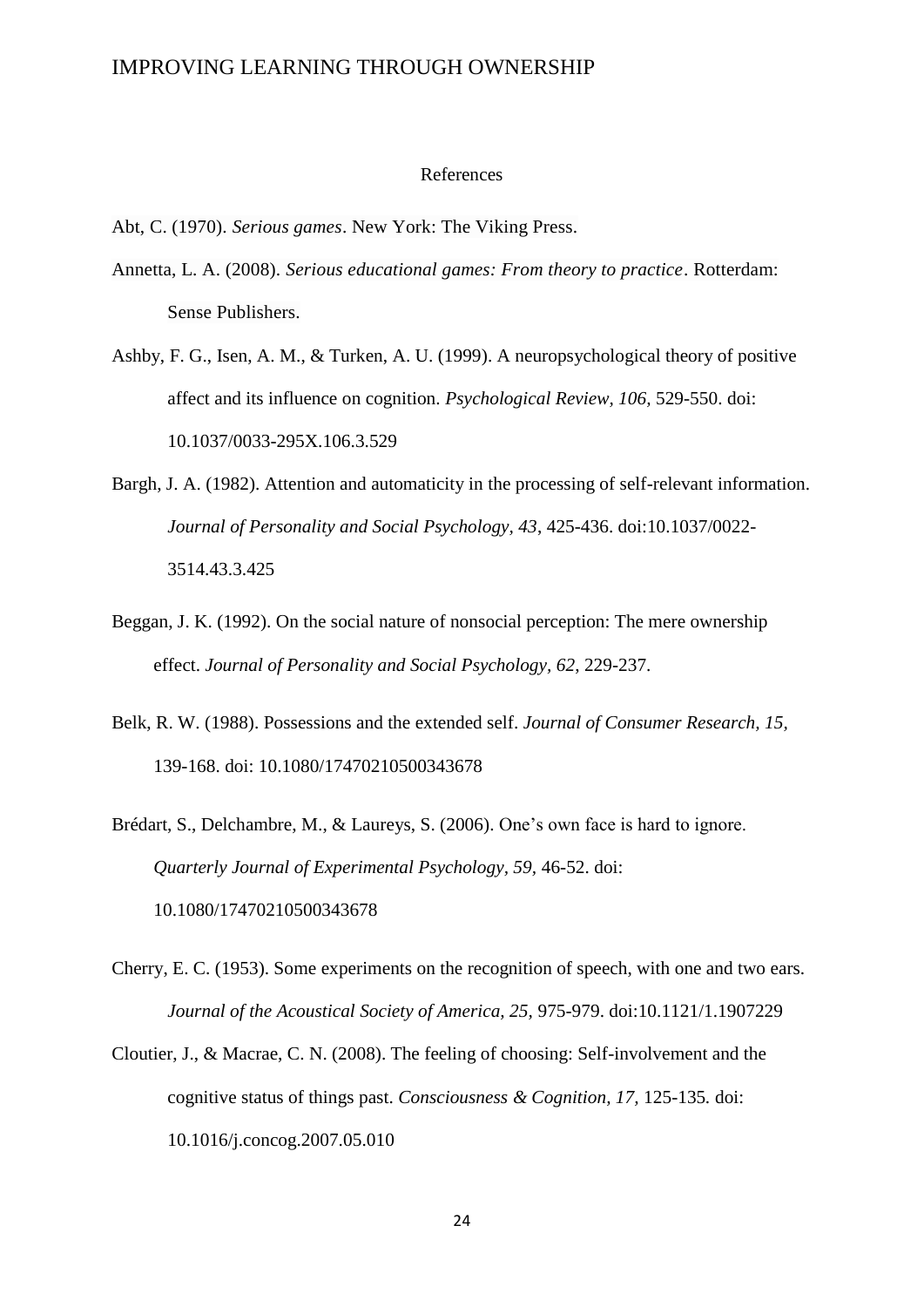- Connolly, T. M., Boyle, E. A., MacArthur, E., Hainey, T., & Boyle, J. M. (2012). A systematic literature review of empirical evidence on computer games and serious games. *[Computers & Education](http://www.sciencedirect.com/science/journal/03601315), 59,* 661–686. doi:10.1016/j.compedu.2012.03.004
- Cordova, D. L. & Lepper, M. R. (1996). Intrinsic motivation and the process of learning: Beneficial effects of contextualization, personalization, and choice. *Journal of Educational Psychology, 88,* 715-730. doi: 10.1037//0022-0663.88.4.715
- Cunningham, S. J. (2016). The function of the self-attention network. *Cognitive Neuroscience, 7,* 21-22. doi: 101080/ 17588928.2015.1075485
- Cunningham, S. J., Brady-Van den Bos, M., Gill, L., & Turk, D. J. (2013). Survival of the selfish: Contrasting self-referential encoding and survival processing. *Consciousness and Cognition, 22,* 237-244. doi: 10.1016/j.concog.2012.12.005
- Cunningham, S. J., Turk, D. J., MacDonald, L. M., & Macrae, C. N. (2008). Yours or mine? Ownership and memory. *Consciousness and Cognition, 17,* 312-318. doi: 10.1016/j.concog.2007.04.003
- Cunningham, S. J., Vergunst, F., Macrae, C.N., & Turk, D. J. (2013). Exploring early selfreferential memory effects through ownership. *British Journal of Developmental Psychology, 31,* 289-301. doi: 10.1111/bjdp.12005
- Cunningham, S. J., Van den Bos, M., & Turk, D. J. (2011). Exploring the effects of ownership and choice on self-memory biases. *Memory, 19,* 449-461. doi: 10.3758/s13421-012-0279-0
- D'Ailly, H. H., Simpson, J., & MacKinnon, G. E. (1997). Where should "you" go in a math compare problem? *Journal of Educational Psychology, 89,* 562-567. doi: 10.1037/0022-0663.89.3.562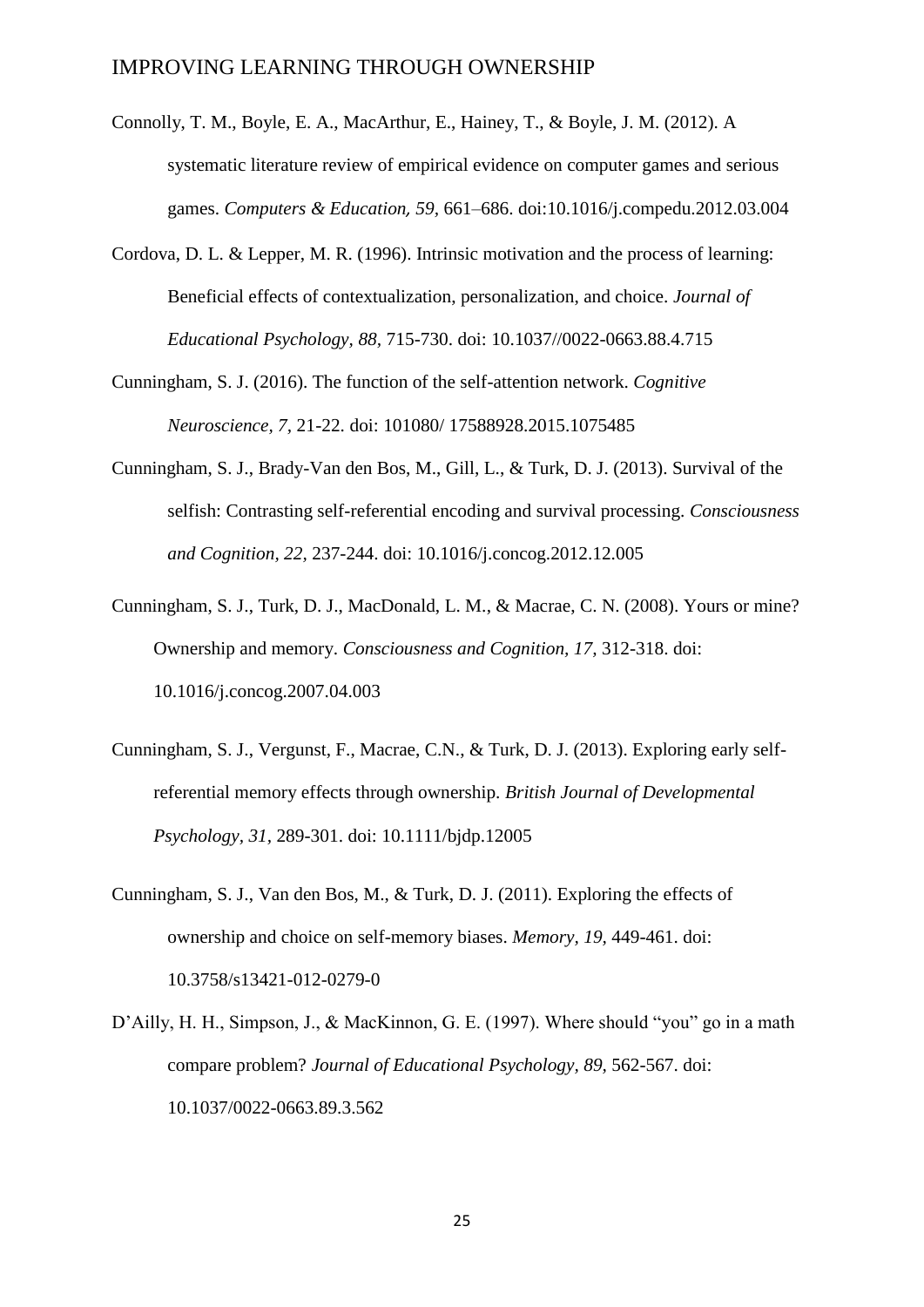- Epstein, W., Rock, I., & Zuckerman, C. B. (1960). Meaning and familiarity in associative learning. *Psychological Monographs: General and Applied, 74,* No. 491.
- Fasig, L.G. (2000). Toddlers' understanding of ownership: Implications for self-concept development. *Social Development, 9*, 370-382. doi: 10.1111/1467-9507.00131
- Flowerday, T., & Schraw, G. (2000). Teachers' beliefs about instructional choice: A phenomenological study. *Journal of Educational Psychology, 92*, 634–645.
- Flowerday, T., & Schraw, G. (2003). Effect of choice on cognitive and affective engagement. *Journal of Educational Research, 96*, 207–215.
- Friedman, O. & Neary, K. R. (2008). Determining who owns what: Do children infer ownership from first possession? *Cognition, 107,* 829-849. doi: 10.1016/j.cognition.2007.12.002
- Gray, H. M., Ambady, N., Lowenthal, W. T., & Deldin (2004). P300 as an index of attention to self-relevant stimuli. *Experimental Social Psychology, 40,* 216–224. doi:10.1016/S0022-1031(03)00092-1
- Hamami, A., Serbun, S. J., & Gutchess, A. (2011). Self-referencing enhances memory specificity with age. *Psychology and Aging, 26,* 636-646. doi:10.1037/a0022626
- Harris, C., Pashler, H., & Coburn, N. (2004). Moray revisited: High-priority affective stimuli and visual search. *Quarterly Journal of Experimental Psychology, 57A,* 1-31. doi: 10.1080/02724890343000107
- Hay, D. (2006). Yours and mine: Toddlers' talk about possessions with familiar peers. *British Journal of Developmental Psychology, 24,* 39-52. doi: 1348/026151005X68880
- Humphreys, G. W. & Siu, J. (2016). Attentional control and the self: The self-attention network (SAN). *Cognitive Neuroscience,* doi: 10.1080/17588928.2015.1044427
- Katz, I., & Assor, A. (2007). When choice motivates and when it does not. *Educational Psychology Review*, *19*, 429. doi: 10.1007/s10648-006-9027-y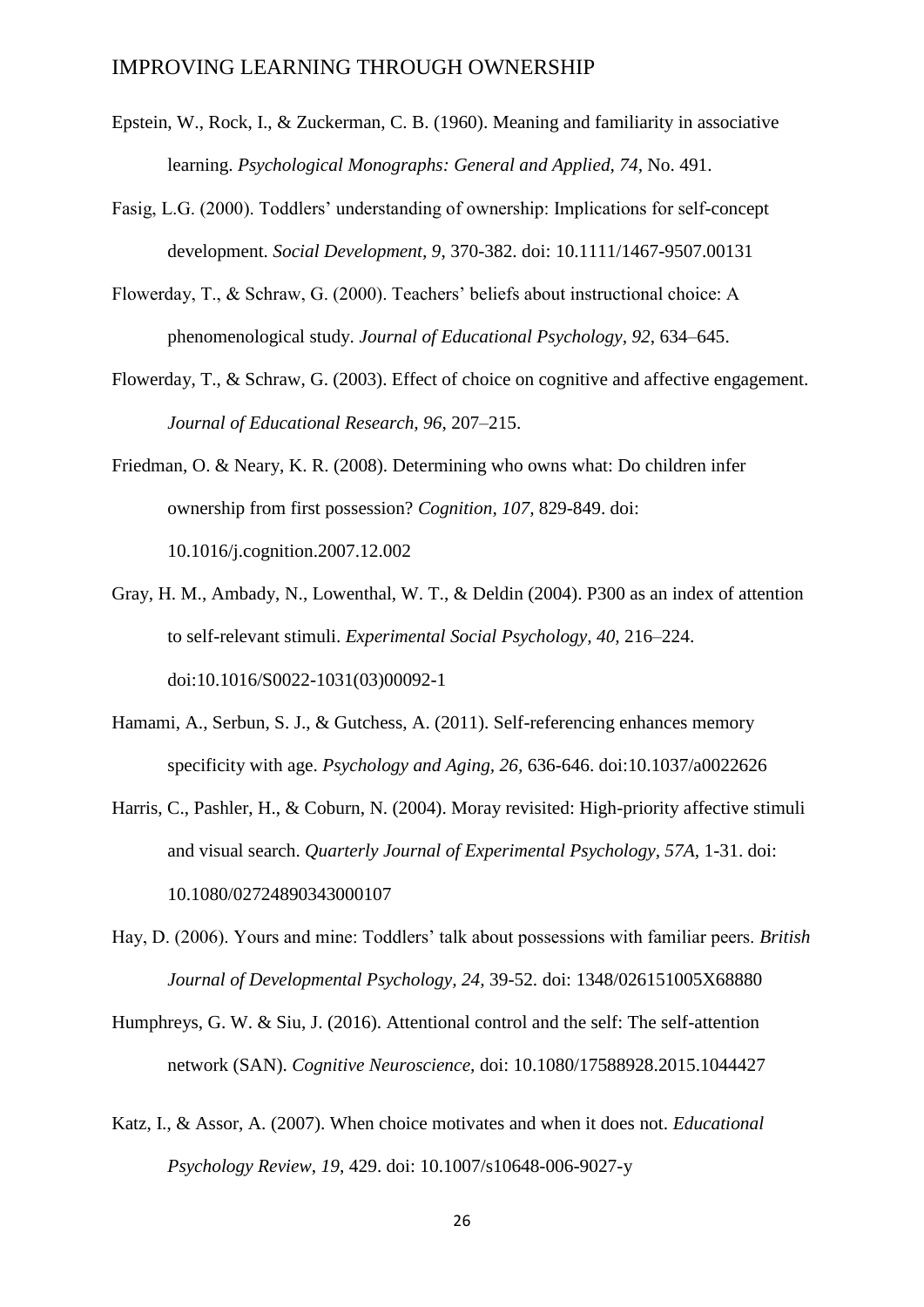- Klein, S. B., & Kihlstrom, J. F. (1986). Elaboration, organization, and the self-reference effect in memory. *Journal of Experimental Psychology: General*, *115*, 26–38. doi:10.1037/0096-3445.115.1.26
- Klein, S. B., & Loftus, E. M. (1988). The nature of self-referent encoding: The contribution of elaborative and organizational processes. *Journal of Personality and Social Psycho*logy, *55,* 5-11. doi:10.1037/0022-3514.55.1.5
- Langer, E. J. (1975). The illusion of control. *Journal of Personality and Social Psychology, 32*, 311-328. doi: 10.1037/0022-3514.32.2.311
- LeDoux, J. (1994). Emotion, memory and the brain. *Scientific American, 270,* 50-57. doi: 10.1038/scientificamerican0694-50
- Miller, L. M., Chang, C.-I., Wang, S., Beier, M. E., & Klisch, Y. (2011). Learning and motivational impacts of a multimedia science game. *Computers & Education, 57*, 1425–1433. 10.1016/j.compedu.2011.01.016
- Mood, D. M., (1979) Sentence comprehension in preschool children: Testing an adaptive egocentrism hypothesis. *Child Development, 50,* 247-250.
- Moreno, R. & Mayer, R. E. (2000). Engaging students in active learning: The case for personalized multimedia messages. *Journal of Educational Psychology, 92,* 724-733. doi: 10.1037/0022-0663.92.4.724
- Patall, E. A., Cooper, H., & Robinson, J. C. (2008). The effects of choice on intrinsic motivation and related outcomes: A meta-analysis of research findings. *Psychological Bulletin*, *134,* 270-300. doi: 10.1037/0033-2909.134.2.270
- Patall, E. A., Cooper, H., & Wynn, S. R. (2010). The effectiveness and relative importance of choice in the classroom. *Journal of Educational Psychology, 102*, 896-915. doi: 10.1037/a0019545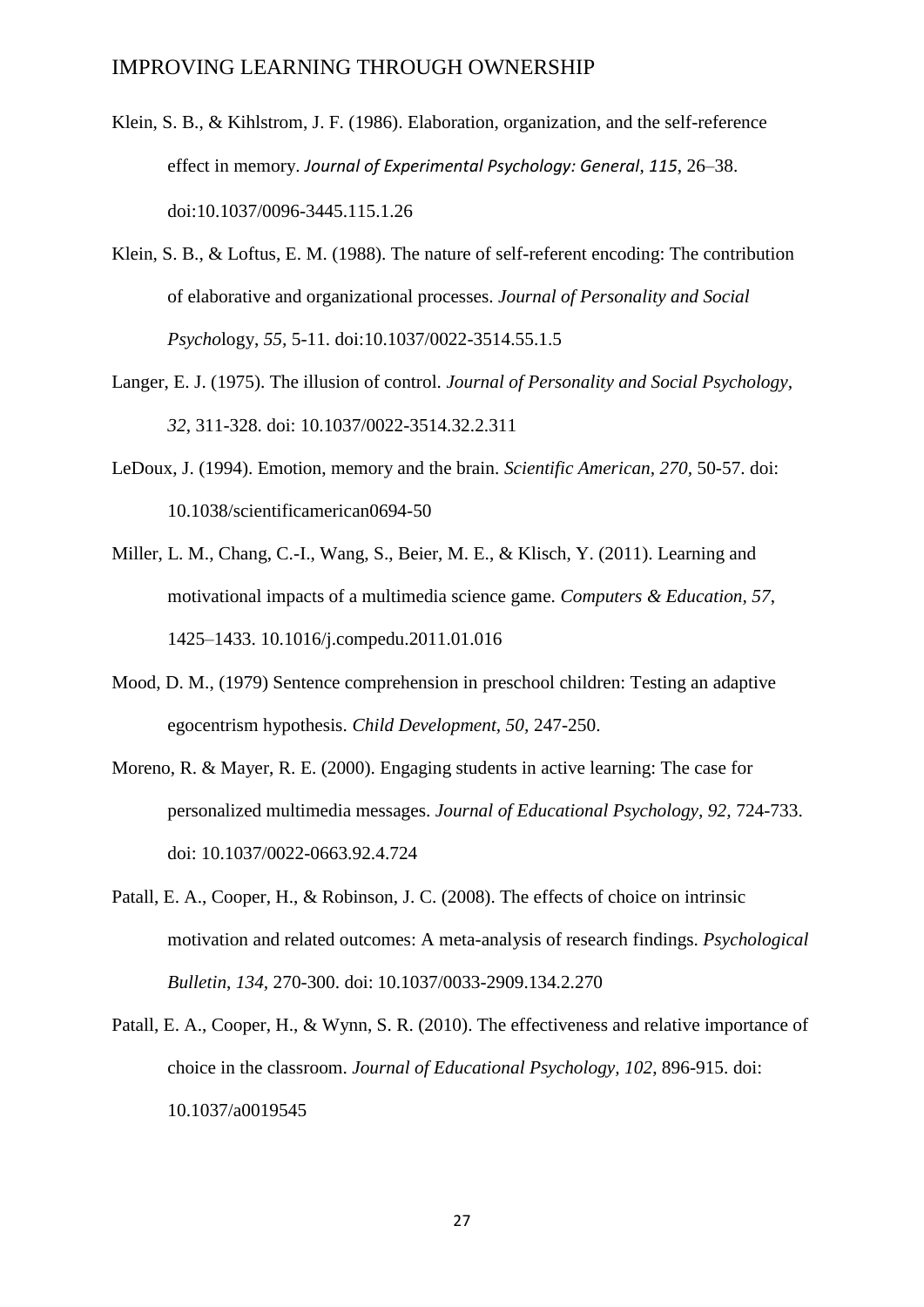- Reeve, J., Nix, G., & Hamm, D. (2003). Testing models of the experience of selfdetermination in intrinsic motivation and the conundrum of choice. *Journal of Educational Psychology, 95*, 375-392. doi: 10.1037/0022-0663.95.2.375
- Röer, J. P., Bell, R., & Buchner, A. (2013). Self-relevance increases the irrelevant sound effect: Attentional disruption by one's own name, *Journal of Cognitive Psychology, 25,* 925-931. doi: 10.1080/20445911.2013.828063
- Rogers, T. B., Kuiper, N. A., & Kirker, W. S. (1977). Self-reference and the encoding of personal information. *Journal of Personality and Social Psychology, 35*, 677-688. doi:10.1037/0022-3514.35.9.677
- Ross, J., Anderson, J. R., & Campbell, R. N. (2011). I remember me: Mnemonic selfreference effects in preschool children. *Monographs of the Society for Research in Child Development, 76,* 1-102. doi:10.1111/j.1540-5834.2011.00613.x
- Ryan, R. M., & Deci, E. L. (2000). Self-determination theory and the facilitation of intrinsic motivation, social development, and well-being. *American Psychologist*, *55*, 68-78. doi: 10.1037/0003-066X.55.1.68
- Sadoski, M., Goetz, E. T., & Rodriguez, M. (2000). Engaging texts: effects of concreteness on comprehensibility, interest, and recall in four text types. *Journal of Educational Psychology, 92,* 85-95. doi: 10.1037/0022-0663.92.1.85
- Sinatra, A. M., Sims, V. K., & Sottilare, R. A. (2014). The need for cognition and selfreference on tutoring a deductive reasoning skill. *Technical Report (No. ARL-TR-6961),* Army Research Laboratory.
- Sui, J., He, X., & Humphreys, G. W. (2012). Perceptual effects of social salience: evidence from self-prioritization effects on perceptual matching. *Journal of Experimental Psychology: Human Perception and Performance*, *38*, 1105-1117. doi:10.1037/a0029792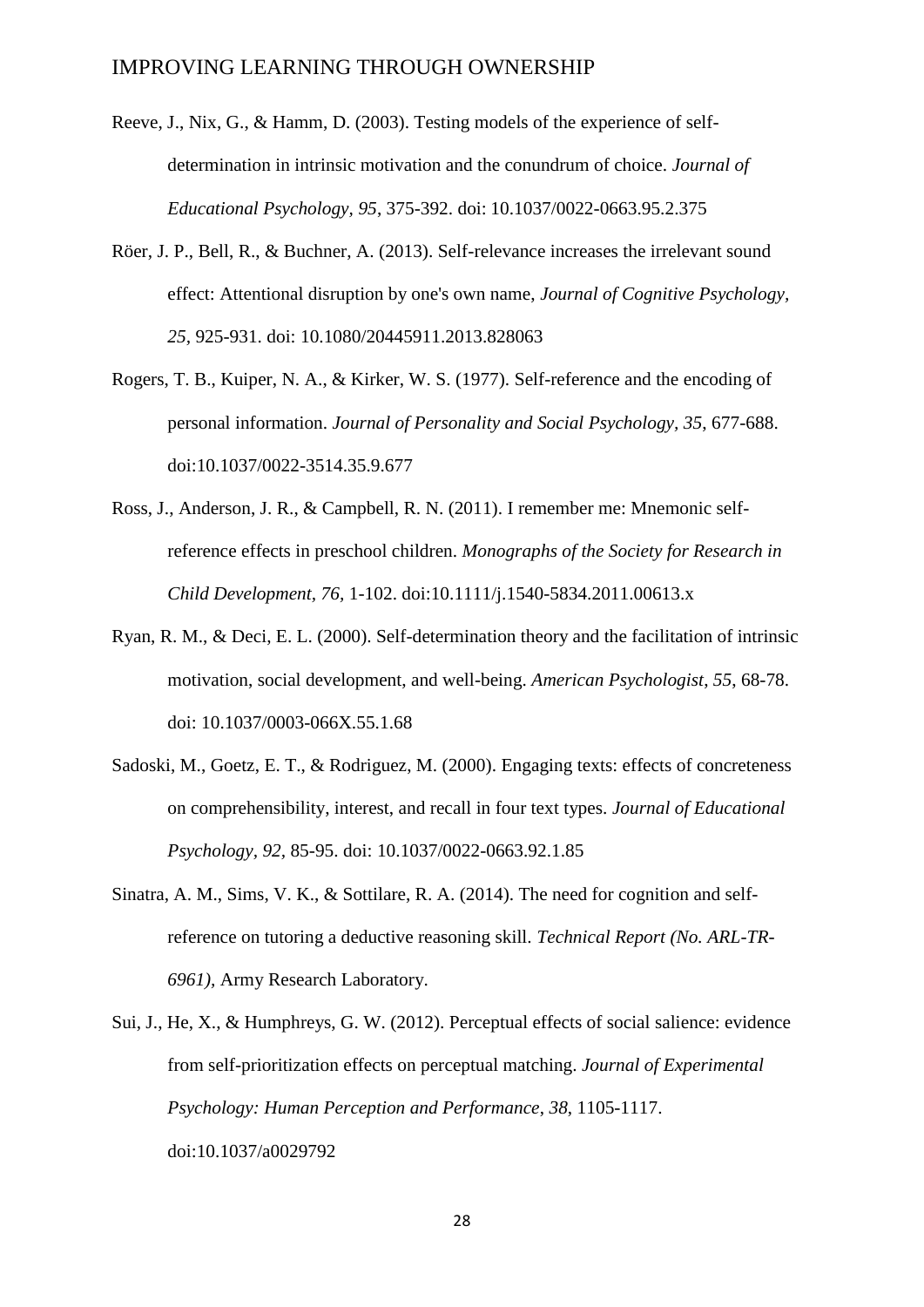- Sui, J., Rotshtein, P., & Humphreys, G. W. (2013). Coupling social attention to the self forms a network for personal significance. *Proceedings of the National Academy of Sciences*, *110*, 7607-7612. doi: 10.1073/pnas.1221862110
- Symons, C. S., & Johnson, B. T. (1997). The self-reference effect in memory: A metaanalysis. *Psychological Bulletin, 121*, 371-394. doi:10.1037/0033-2909.121.3.371
- Tong, F., &; Nakayama, K. (1999). Robust representations for faces: Evidence from visual search. *Journal of Experimental Psychology: Human Perception and Performance, 25,* 1016-1035. http://dx.doi.org/10.1037/0096-1523.25.4.1016
- Turk, D. J., Gillespie-Smith, K., McGowan, L., Havard, C., Conway, M. A., Krigolson, & Cunningham, S. J. (2015). Selfish learning: The impact of self-referential encoding on children's literacy attainment. *Learning & Instruction*, 40, 54-60. doi: 10.1016/j.learninstruc.2015.08.001
- Turk, D. J., van Bussel, K., Brebner, J. L., Toma, A., Krigolson, O., & Handy, T. C. (2011). When IT becomes MINE: Attentional biases triggered by object ownership. *Journal of Cognitive Neuroscience, 12,* 3725-3733. doi:10.1162/jocn\_a\_00101
- Turk, D. J., van Bussel, K., Waiter, G. D., & Macrae, C. N. (2011). Mine and me: Exploring the neural basis of object ownership. *Journal of Cognitive Neuroscience, 11,* 3657- 3668. doi:10.1162/jocn\_a\_00042
- Van den Bos, M., Cunningham, S. J., & Turk, D. J. (2010). Mine to remember: The effects of minimal ownership on remembering and knowing. *Quarterly Journal of Experimental Psychology, 63,* 1065-1071. doi:10.1080/17470211003770938
- Whitton, N & Moseley, A. (2012). *Using games to enhance learning and teaching: A beginner's guide.* New York: Routledge.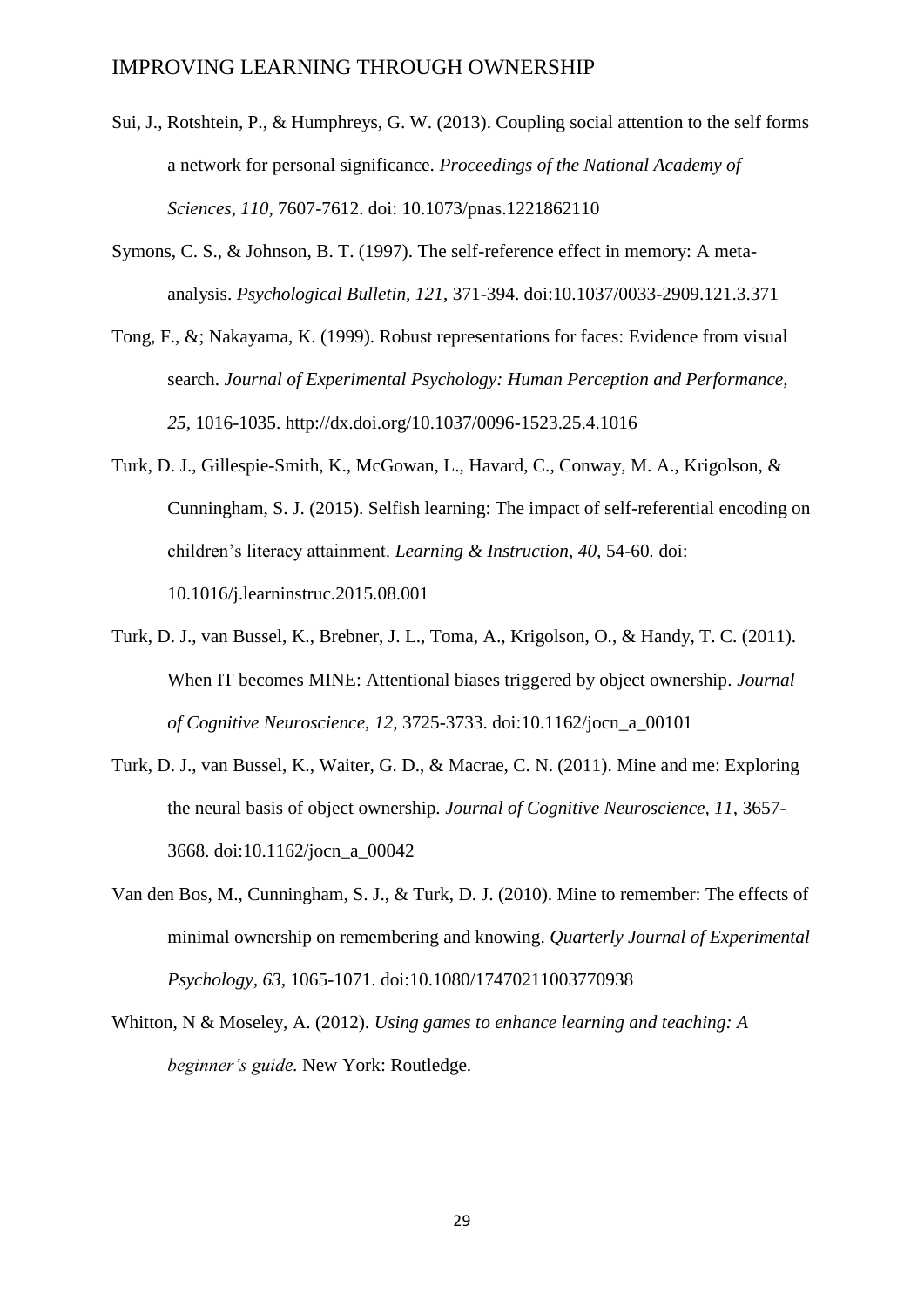Zuckerman, M., Porac, J., Lathin, D., Smith, R., & Deci, E. L. (1978). On the importance of self-determination for intrinsically motivated behavior. *Personality and Social Psychology Bulletin, 4,* 443-446. doi: 10.1177/014616727800400317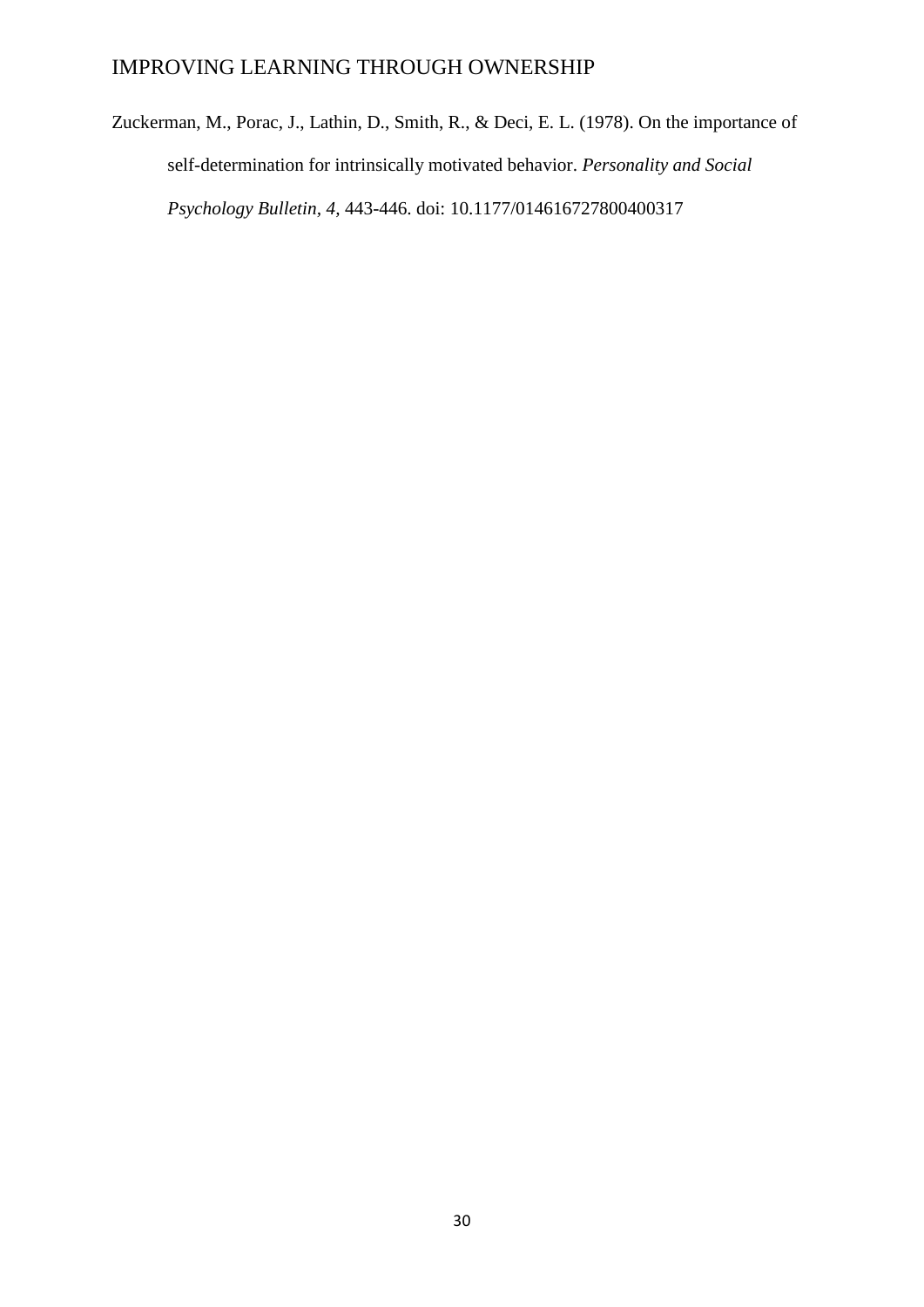# Table 1

*Mean recall of stimuli (raw scores) in the Ownership and Control conditions*

|                            | Mean (SD) stimuli recalled |                       |                      |
|----------------------------|----------------------------|-----------------------|----------------------|
| <b>Ownership condition</b> | <b>Self-owned</b>          | Other-owned           | <b>Un-owned</b>      |
|                            | 1.74(1.23)                 | $1.2$ $(1.13)$        | 0.44(0.90)           |
| <b>Control condition</b>   | Left trolley               | <b>Middle trolley</b> | <b>Right trolley</b> |
|                            | 0.59(0.59)                 | 0.68(0.86)            | 0.71(0.78)           |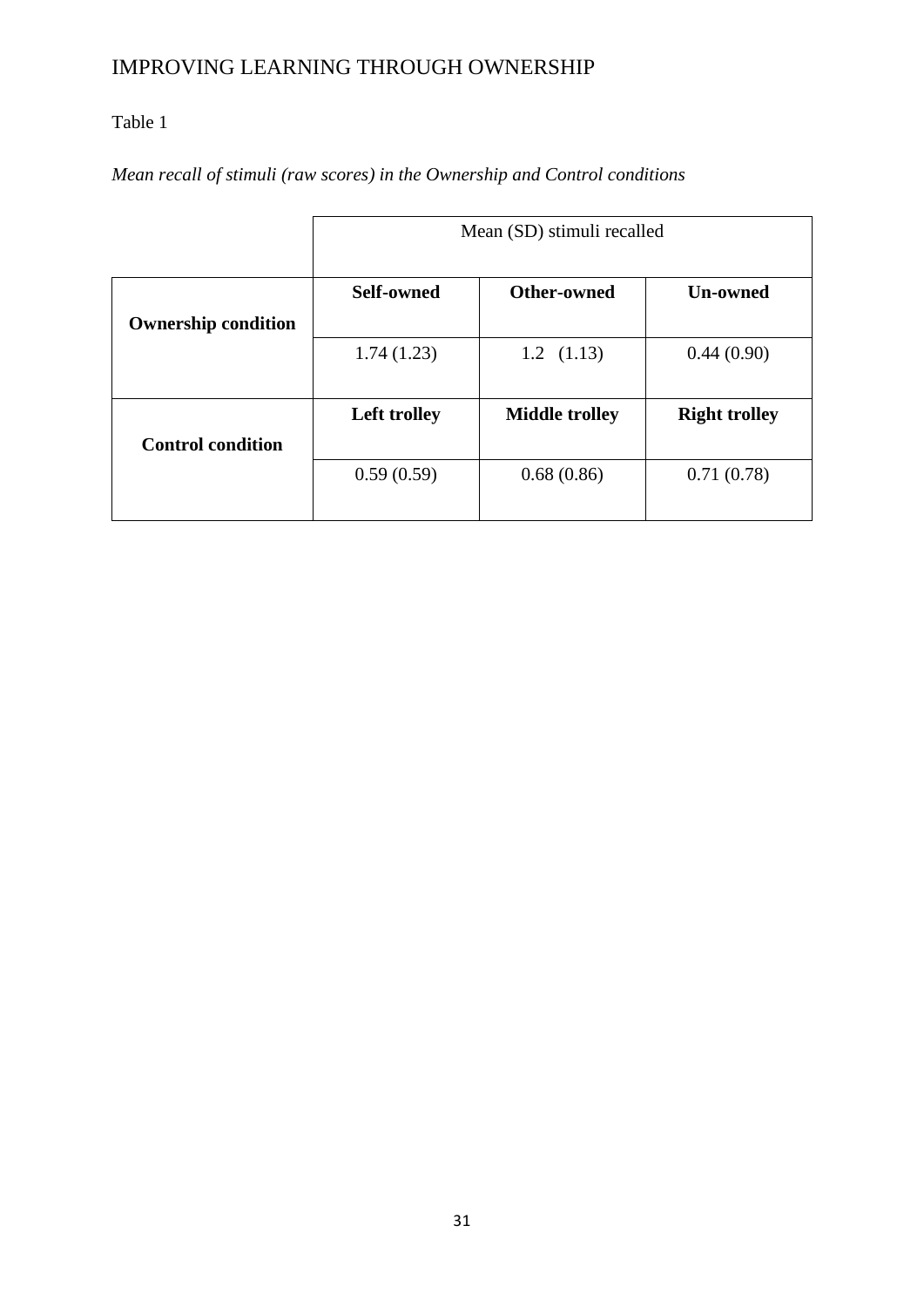

*Figure 1:* Example shape images used in the encoding task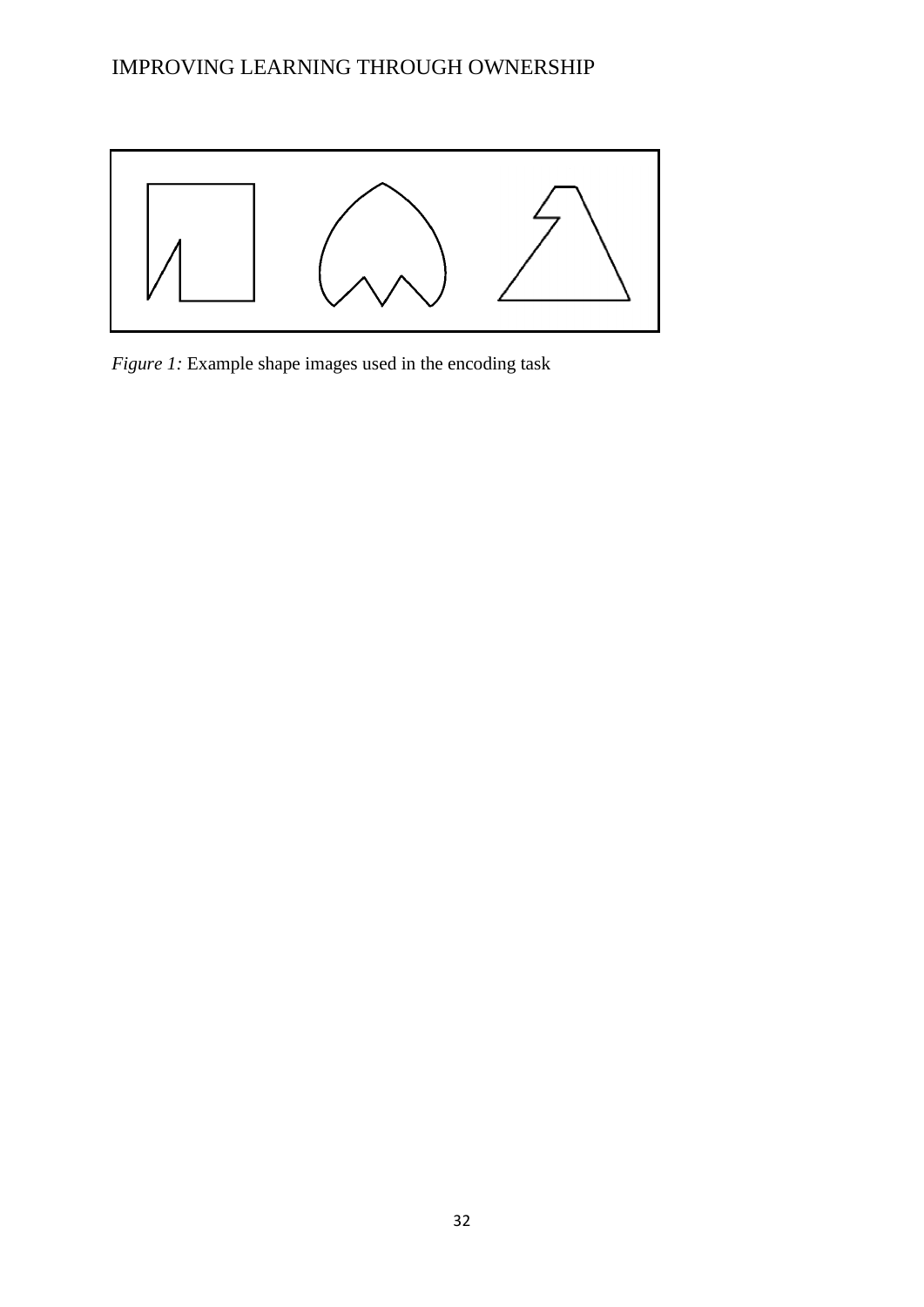

*Figure 2:* Mean proportionate recall scores for self-owned, other-owned and un-owned stimuli in Experiment 1 (error bars represent one standard error of the mean).